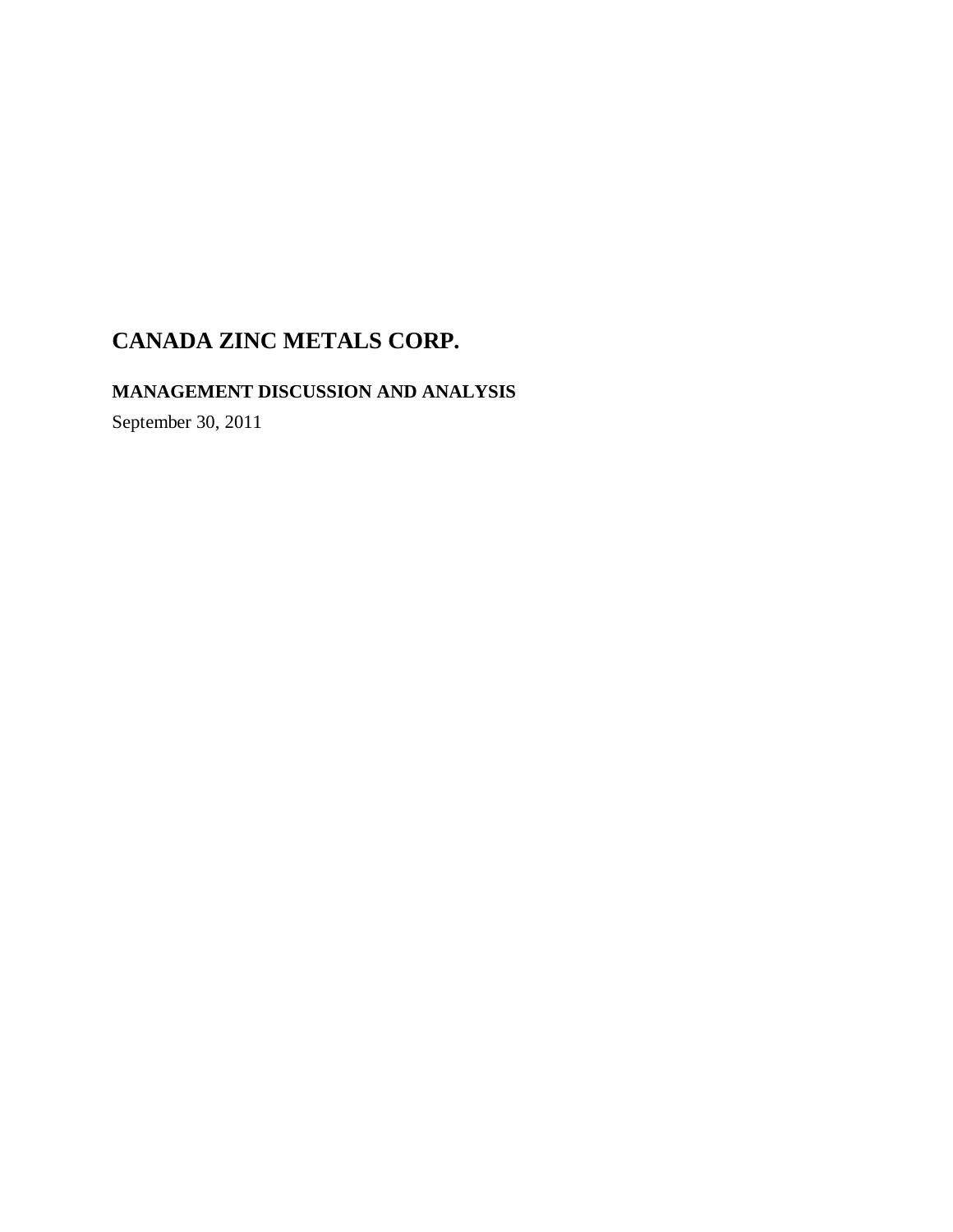Management Discussion and Analysis, page 1 For the three months ended September 30, 2011

### **1.1 Date**

This Management Discussion and Analysis ("MD&A") of of Canada Zinc Metals Corp. ("Canada Zinc Metals" or the "Company") has been prepared by management as of December 29, 2011 and should be read in conjunction with the condensed interim financial statements and related notes thereto of the Company for the three months ended September 30, 2011 and 2010, which were prepared in accordance with International Accounting Standards ("IAS") 34, "Interim Financial Reporting" using accounting policies consistent with International Financial Reporting Standards ("IFRS") as issued by the International Accounting Standards Board ("IASB") and International Financial Reporting Interpretations Committee ("IFRIC").

The Company is presently a "Venture Issuer", as defined in NI 51-102.

This MD&A may contain "forward-looking statements" which reflect the Company's current expectations regarding the future results of operations, performance and achievements of the issuer, including potential business or mineral property acquisitions and negotiation and closing of future financings. The issuer has tried, wherever possible, to identify these forward-looking statements by, among other things, using words such as "anticipate," "believe," "estimate," "expect" and similar expressions. The statements reflect the current beliefs of the management of the Company, and are based on currently available information. Accordingly, these statements are subject to known and unknown risks, uncertainties and other factors, which could cause the actual results, performance, or achievements of the Issuer to differ materially from those expressed in, or implied by, these statements.

The Company undertakes no obligation to publicly update or review the forward-looking statements whether as a result of new information, future events or otherwise.

Historical results of operations and trends that may be inferred from the following discussions and analysis may not necessarily indicate future results from operations.

#### **1.2 Overall Performance**

The Company was incorporated under the laws of the Province of British Columbia on February 10, 1988. The Company operates in one business segment, that being the exploration and development of mineral properties in Canada.

As at the date hereof, the Company has mining interests in properties located in British Columbia..

#### **Akie Property, Kechika Trough District, BC (zinc, lead, silver)**

The Company holds a 100% interest in the Akie Property, which is located approximately 260 kilometers north-northwest of the town of Mackenzie in northeastern British Columbia.

The Akie zinc-lead property is situated within the southern-most part (Kechika Trough) of the regionally extensive Paleozoic Selwyn Basin, one of the most prolific sedimentary basins in the world for the occurrence of SEDEX zinc-leadsilver and stratiform barite deposits.

Drilling on the Akie property by Inmet Mining Corporation during the period 1994 to 1996 and by Canada Zinc since 2005 has identified a significant body of baritic-zinc-lead sedimentary exhalative (SEDEX) mineralization named the Cardiac Creek deposit. The deposit is hosted by variably siliceous, fine grained clastic rocks of the Middle to Late Devonian 'Gunsteel' Formation.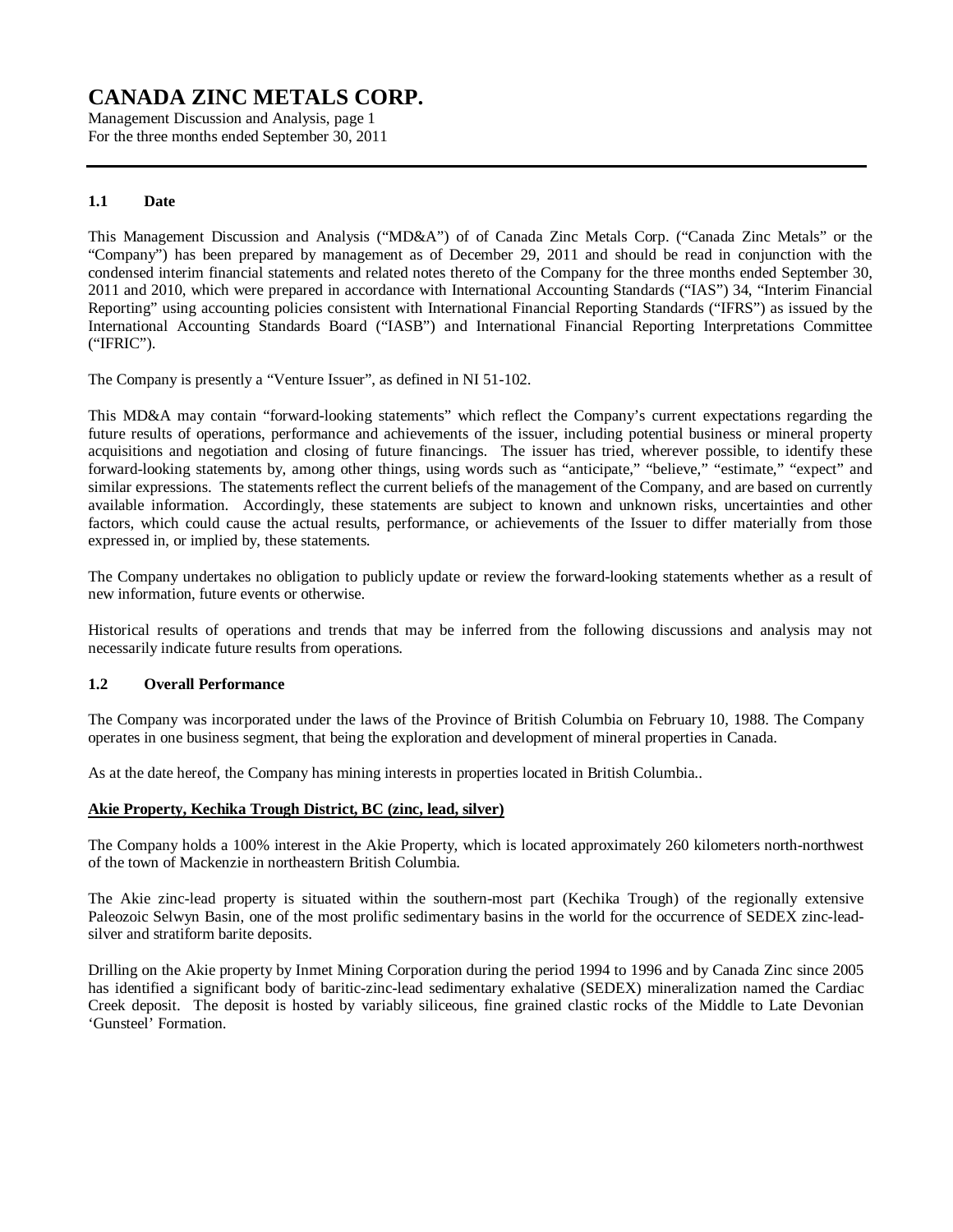Management Discussion and Analysis, page 2 For the three months ended September 30, 2011

In the spring of 2008 the Company engaged Rob Sim and Donald G. MacIntyre to evaluate, calculate and produce a 43-101 compliant resource figure on the Cardiac Creek deposit. This technical report entitled "Geology, Diamond Drilling and Preliminary Resource Estimation, Akie Zinc-Lead-Silver Property, Northeast British Columbia, Canada", which can be found on SEDAR [\(www.sedar.com](http://www.sedar.com) ), outlined a resource figure of 23.595Mt grading 7.60% zinc, 1.50% lead, and 13.0g/t silver.

### **2011 Diamond Drill Program – Akie Property**

The 2011 diamond drilling program commenced in early June as part of Canada Zinc Metals' exploration program on the Akie property and the regional properties; Pie and Mt. Alcock. The objective of this year's drilling program was focused on several targets located on the Akie property including the Cardiac Creek deposit, the NW Extension and the SE Extension.

A total of 6,028.39 metres of drilling was completed in 15 drill holes. A total of 12 drill holes (5,667.81 metres) reached their intended target depths while 3 (360.58 metres) were abandoned due to poor ground conditions or excessive drill hole deviation. At present, exploration results on two holes are still pending due to an extensive backlog at Acme Analytical Laboratories.

### *SE Extension*

A total of 3 holes (A-11-84 to A-11-86) were completed on the SE Extension target totaling 723.89 metres. Drill holes A-11-84 and A-11-85 were completed as part of the spring 2011 geotechnical program drilled to obtain geotechnical and hydrogeological information related to the underground exploration design. Both drill holes were collared along the newly constructed portal access trail and located approximately 850 metres along strike to the southeast of the known boundary of the Cardiac Creek deposit. As a pleasant surprise, trail construction exposed outcrops of laminated to bedded pyrite and nodular barite at surface in this area. Both drill holes intersected similar mineralization with minor sphalerite enrichment over variable widths. These intersects are similar to the distal and proximal facies associated with the Cardiac Creek deposit and are generally a precursor to high grade zinc mineralization at depth. Mineralization results from A-11-84 and A-11-85 were highly variable, with anomalous zinc in the 100 to 1,000 ppm range.

A-11-86 was the first drill hole of the 2011 summer exploration program and was collared on the portal access trail in order to test the down-dip potential of the newly discovered mineralization. Laminated pyrite and nodular barite mineralization, typical of the distal facies of the Cardiac Creek deposit, was intersected over 54.86 metres, returning nominal values of zinc consistently running above 1,000 ppm and ranging up to 0.64% Zn.

The results indicate that there is an enrichment of zinc progressing down-dip from surface. Additional geological analysis is required in order to assess the viability of future drill targets on the SE Extension.

#### *NW Extension*

Drilling at the NW Extension following up on promising proximal facies mineralization encountered in the 2010 drill program, including Cardiac Creek-style zinc mineralization in hole A-10-69 and the newly discovered Nick-style nickelzinc rich mineralization in A-10-72. This interval appears to be similar in character to the nickel-zinc-lead-PGE (platinum group element) mineralization of the Nick Deposit in the Yukon, which is also anomalous in gold, copper and other elements. A five drill hole program (A-11-87 to A-11-91) totaling 1,708.22m was completed to test these discoveries.

Results have been received from 3 of the 5 holes, A-11-87 to A-11-89. These drill holes tested for the development of proximal facies mineralization in the immediate vicinity of A-10-69, both along strike and up-dip. All three drill holes intersected variable widths of proximal facies mineralization and returned highly anomalous values of zinc and lead. Drill hole A-11-87 was drilled up-dip of A-10-69 and intersected 11.67 metres of proximal facies bedded pyrite mineralization. This mineralization is hosted within a broad envelope of zinc enrichment that returned 24.68 metres of 0.18% Zn. Hole A-11-88 was drilled along strike of A-10-69 to the southeast and intersected 14.16 metres of proximal facies mineralization and a 2.61 metre thick massive sulphide lens situated at the Gunsteel – Road River Group contact. These intervals were associated with 17.54 metres of 0.38% Zn, 0.03% Pb, and 3.02g/t Ag; including zinc values reaching 1.11% Zn and 1.57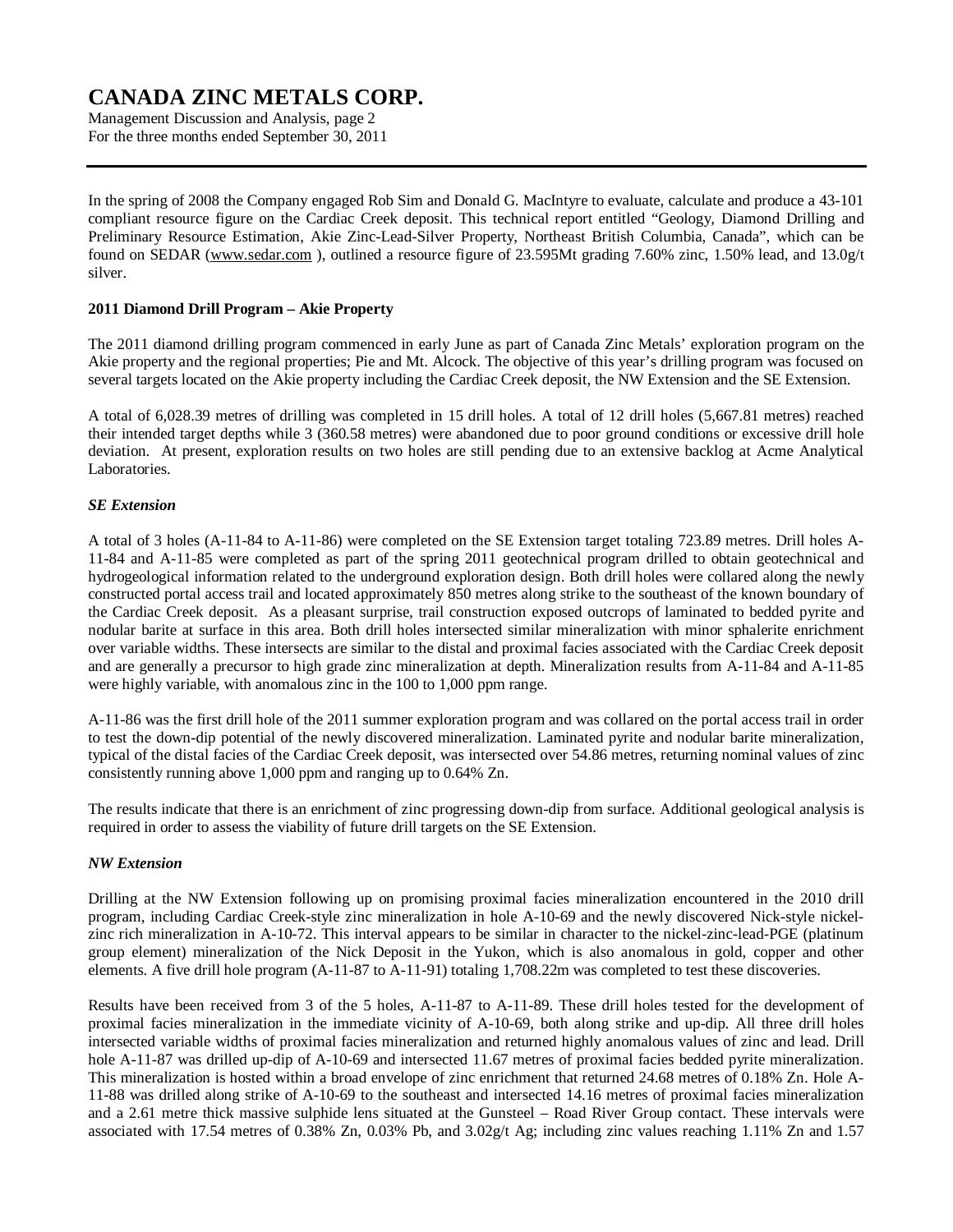Management Discussion and Analysis, page 3 For the three months ended September 30, 2011

metres of 6.99% Zn, 0.25% Pb, 2.35g/t Ag respectively. The last hole A-11-89 was drilled along strike of A-10-69 to the northwest and intersected two thin intervals of proximal facies mineralization associated with 19.00 metres of 0.16% Zn and 10.89 metres of 0.17% Zn. In addition to these intervals, a broad 29.00 metre zone consisting of distal laminated to bedded pyrite and nodular barite returned anomalous zinc values ranging from <1000 ppm to 1.73% Zn. This zone included an 18.67 metre interval of 0.38% Zn and negligible Pb and Ag. This zinc enriched zone is situated just above the Gunsteel – Road River Group contact. The panel of mineralization present at the NW Extension appears to be bounded, disrupted and offset by brittle faulting along its contacts with the Gunsteel shale. In addition, a large east-west structure was discovered to form the northwest boundary of the NW Extension mineralization. At this time, it appears the mineralization present at the NW Extension remains open to southeast. The results for these drill holes are summarized in the table below. Results for drill holes A-11-90 and A-11-91 are pending.

| <b>Drill Hole</b> | From<br>(m) | Tо<br>(m) | <b>Est. True</b><br>$Width(m)*$ | Zn<br>$(\%)$ | Pb<br>$(\%)$ | Ag<br>(g/t) | $Zn+Ph$<br>$(\%)$ |
|-------------------|-------------|-----------|---------------------------------|--------------|--------------|-------------|-------------------|
| $A-11-87$         | 172.03      | 196.71    | 20.53                           | 0.18         | < 0.01       | 1.99        | 0.18              |
| $A-11-88$         | 206.26      | 223.82    | 10.96                           | 0.38         | 0.03         | 3.02        | 0.41              |
| and               | 240.89      | 242.46    | 0.98                            | 6.99         | 0.25         | 2.35        | 7.24              |
| $A-11-89$         | 218.29      | 237.29    | 13.68                           | 0.16         | < 0.01       | 1.92        | 0.16              |
| and               | 245.06      | 255.95    | 7.85                            | 0.17         | < 0.01       | 1.01        | 0.17              |
| and               | 275.00      | 293.67    | 13.48                           | 0.38         | 0.01         | 1.71        | 0.39              |

(\*)True width calculations are based upon a deposit orientation striking at 130 degrees and dipping at -70 degrees. As such these are estimates and are subject to revision.

#### *Cardiac Creek Zone*

The second half of the diamond drilling program was dominated by drilling along the SE edge of the Cardiac Creek deposit with the intent to expand the deposit both up and down-dip and along strike on approximate 100 metre spacing from existing resource drill holes.

A total of 6 drill holes (A-11-92, A-11-93, A-11-95, A-11-96, A-11-98 and A-11-99) were completed on the Cardiac Creek deposit. These holes provided infill information both up and down-dip as well as testing the strike extent of the high grade trend along the southeastern edges of the deposit. Step-out drilling was also conducted to the southeast designed to expand the known limits of the deposit. At this time, Canada Zinc Metals has received partial assay results from 4 of the 6 Cardiac Creek Zone (CCZ) drill holes, A-11-92, A-11-93, A-11-95 and A-11-96. The pierce point for hole A-11-92 represents an approximate 125 metre step-out along strike from A-95-16, situated 210 metres down-dip from A-94-04. The high grade mineralization intercepted by hole A-11-93, which included 8.60 metres assaying 10.62% Zn+Pb (within which 2.78 metres assayed 17.66% Zn+Pb) is located 100 metres up-dip from A-95-16 and along strike from drill holes A-08-64 and A-08-66.

The pierce point for hole A-11-95 represents an approximate 100 metre step-out along strike from the high grade intercept in A-11-93 to the southeast. It is also situated between the pierce points for A-94-04 and A-11-92. The results from this hole indicate that the mineralization of the deposit remains open to the southeast allowing for further expansion of the deposit. The pierce point for hole A-11-96 is located approximately 100 metres up-dip from A-08-66 in an open area situated below the Cardiac Creek showing. The area remains open for further drilling and continued expansion of the deposit towards the surface and the Cardiac Creek showing.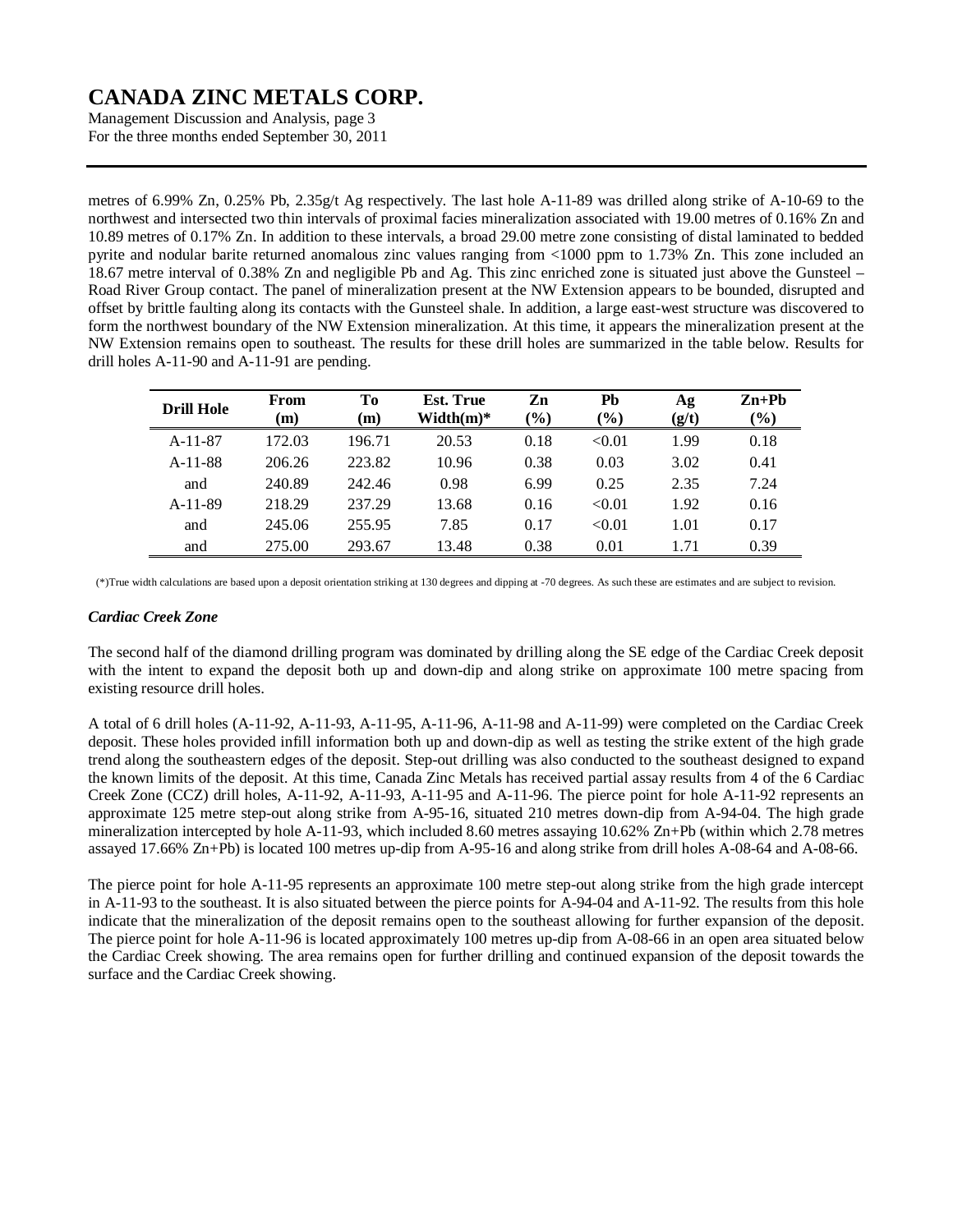Management Discussion and Analysis, page 4 For the three months ended September 30, 2011

| <b>Drill Hole</b> | From<br>(m) | To<br>(m) | Est .True<br>Width $(m)$ † | Zn<br>$\left( \frac{9}{6} \right)$ | <b>Ph</b><br>$(\%)$ | Ag<br>(g/t) | $Zn+Pb$<br>$(\%)$ |
|-------------------|-------------|-----------|----------------------------|------------------------------------|---------------------|-------------|-------------------|
| $A-11-92**$       | 599.24      | 607.50    | 6.04                       | 1.83                               | 0.30                | 5.43        | 2.13              |
| Including         | 599.24      | 602.46    | 2.35                       | 3.41                               | 0.58                | 7.72        | 3.99              |
| $A-11-93**$       | 533.61      | 552.02    | 15.22                      | 6.61                               | 1.45                | 9.84        | 8.06              |
| Including         | 538.13      | 548.44    | 8.52                       | 8.60                               | 2.02                | 11.82       | 10.62             |
| Including         | 538.13      | 541.50    | 2.78                       | 13.99                              | 3.67                | 16.53       | 17.66             |
| $A-11-95$         | 544.13      | 559.33    | 12.72                      | 3.98                               | 0.61                | $6.84*$     | 4.59              |
| Including         | 555.59      | 559.33    | 3.13                       | 7.40                               | 1.28                | $10.13*$    | 8.68              |
| $A-11-96$         | 283.73      | 315.36    | 26.12                      | 4.80                               | 0.84                | 7.7         | 5.64              |
| Including         | 296.97      | 313.28    | 13.47                      | 7.15                               | 1.24                | 11.18       | 8.39              |
| Including         | 300.00      | 311.91    | 9.83                       | 7.42                               | 1.29                | 11.32       | 8.71              |
| Including         | 305.52      | 311.91    | 5.28                       | 8.59                               | 1.42                | 12.43       | 10.01             |

The results from these four drill holes are outlined in the table below.

(\*) For the purposes of weighted averages values below the detection limit were given a value half the detection limit

(†) True width calculations are based upon a deposit orientation striking at 130 degrees and dipping at -70 degrees. As such these are estimates and are subject to revision.

(\*\*) Previously released December 5th, 2011.

Lab results are expected for the remaining two drill holes within the next several weeks. These holes both intersected the CCZ over variable widths, from 15 meters to 40 meters.

#### *GPS Showing & North Lead Anomaly*

The final drill hole of the 2011 diamond drilling program targeted a massive bedded barite occurrence known as the GPS showing located along the western edges of the Akie property. The drilling of hole A-11-100 was abandoned at a depth of 99 metres of a planned 275 metres due to unexpected poor ground conditions within the hanging wall Road River stratigraphy. The target showing is hosted in a panel of recently interpreted prospective Gunsteel Formation stratigraphy situated directly along strike from the Cirque Deposit, which is located on the adjacent Cirque property, owned by Teck Resources Ltd. This showing remains a viable drill target for future exploration and the area will be reassessed to determine the best drilling method for future exploration programs.

The North Lead Anomaly remains a high priority target for future drilling programs. The Company plans to target a new series of drill holes to follow-up on significant mineralized intervals intersected in the 2010 drill program.

#### *Akie Underground Development*

In August 2011, the Company received an underground drill permit from the BC government for the Akie project which will facilitate advanced exploration of the Cardiac Creek deposit.

The underground drill permit is valid for a period of three years and is the main construction permit required to build the surface and underground infrastructure required for a comprehensive diamond drill definition program on the Cardiac Creek deposit. The underground exploration program, as currently planned, is comprised of 1,600 metres of underground development and 16,000 metres of underground diamond drilling designed to upgrade the current 43-101 compliant inferred resource to the measured and indicated category. Drill cores from underground would also be used in a systematic metallurgical sampling program intended to ensure metallurgical sampling across the full spectrum of the deposit. Underground development would also provide important engineering data for future mine design.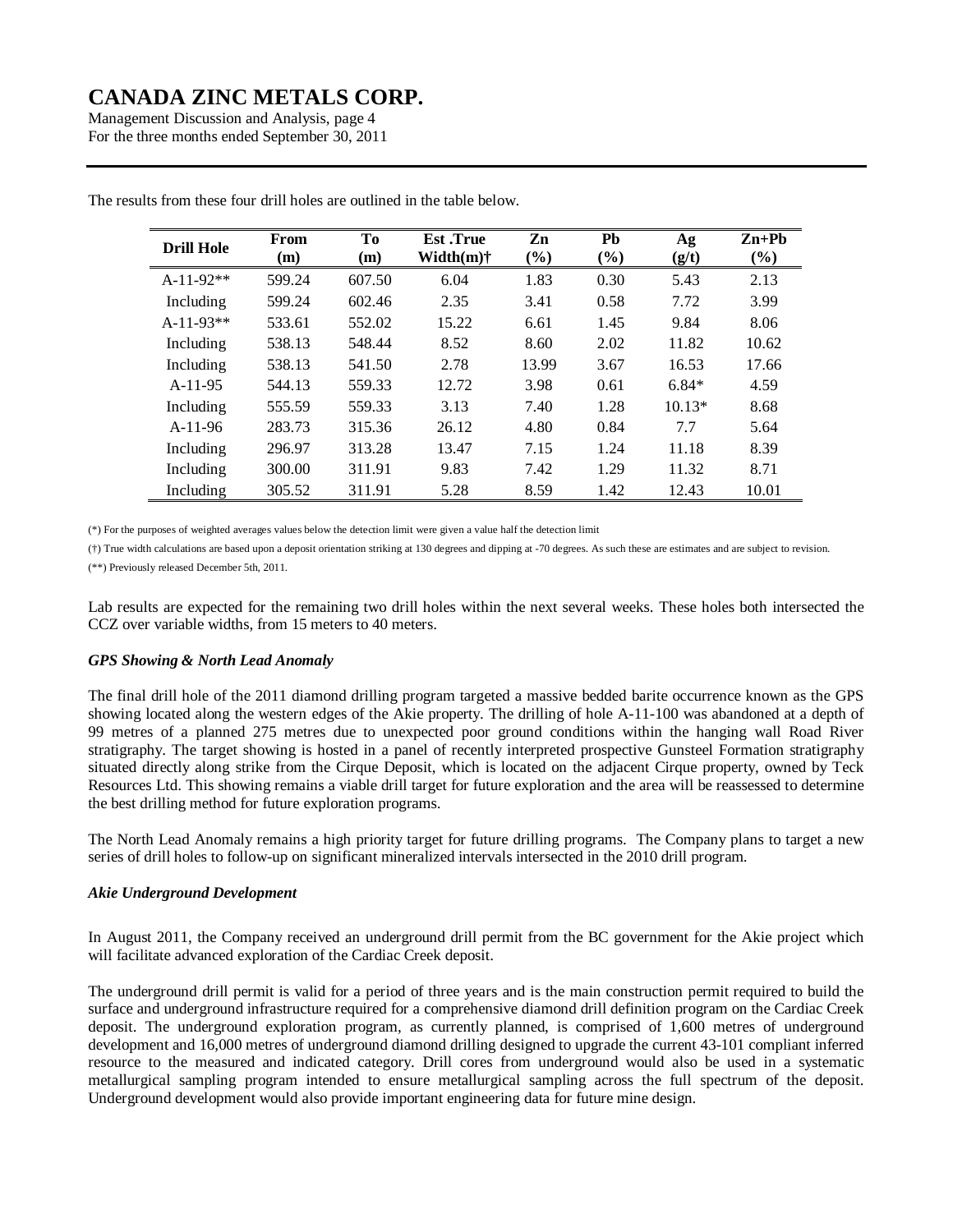Management Discussion and Analysis, page 5 For the three months ended September 30, 2011

The Company concluded the surface construction work tender process and awarded the contract to Falcon Contracting Ltd. of Prince George, BC. Falcon mobilized personnel and equipment to the site in September to commence work. The surface works contract includes tree clearing, grubbing and stripping of the planned underground portal site, preparation of the portal pad, construction of the waste rock dump site, and upgrade of the existing lower access road. This surface work is necessary in order to prepare for construction of the underground portal and exploration decline. Work crews demobilized from the Akie property and the camp was closed in November 2011. The Company continues to examine underground tender bids and costs associated with underground development for exploration drilling The Company anticipates work to resume in the spring of 2012 to complete preparation of the portal site. Planning and engineering/environmental studies will continue over the winter months with a goal to commence underground development work in the summer of 2012.

#### **2011 and 2010 Geotechnical Programs – Akie Property**

Two short technical programs were completed in October 2010 and April 2011. The late 2010 program focused on several key sites near the Cardiac Creek deposit gathering engineering data in support of planned underground development to facilitate diamond drilling. Geotechnical engineering assessments were completed at the planned waste rock dump site and along the access to the planned portal. A portion of the lower access road was constructed to provide tracked access for a drill and an excavator. Preliminary engineering designs were prepared for the portal, decline, laydown area, dump site, settling pond and lower access.

The 2011 spring program involved completion of the access trail to the proposed portal site and additional technical drilling (geotechnical and hydrogeological). The field data provided a basis for detailed engineering and environmental design criteria for final designs for a waste rock dump, access road, portal and underground decline. The final designs were submitted to the BC government for approval.

Underground drilling is essentially unaffected by weather and will allow year-round operations. Planned development will initially be confined in the footwall of the deposit. Additional development would allow for a possible bulk ore sample to be taken providing data for pilot plant test work and marketability studies.

During access construction the surface expression of the Cardiac Creek zone was exposed. Preliminary mapping and sampling of the zone was completed during the summer exploration program. Of the two holes drilled along the access trail, Drill Hole A-11-85, located approximately 825m along strike from the deposit, intersected the Cardiac Creek zone 30 metres below surface from 60.40 metres to 83.40 metres (down hole depth). The interval of interest consisted primarily of interbedded sulphide and shale characteristic of proximal facies mineralization (thickly bedded pyrite +/- nodular barite) with minor sphalerite. Individual sulphide beds are on the order of 10-40 cm thick with an aggregate thickness in excess of 10 meters. Detailed core logging and sampling of this drill holes was completed during the summer exploration program.

#### **2010 Diamond Drill Program – Akie Property**

Previously reported drilling in 2010 focused on the three main property targets; the Cardiac Creek deposit, NW Extension and the North Lead Anomaly. A total of 11 diamond drill holes (6,124.51 metres) were completed. Of these, 4 holes (1,464 metres) tested the NW Extension target while a further 4 holes (2,584.79 metres) continued to test the highly prospective North Lead Anomaly. The remaining 3 holes (2,075.72 metres) tested the Cardiac Creek deposit. The results of the 2010 drilling are outlined below. All drill holes have intersected mineralized shales of the Gunsteel Formation, the primary host of the Cardiac Creek deposit. The sulphide mineralization occurs at the same stratigraphic horizon as the deposit.

#### *Cardiac Creek Deposit*

Three drill holes (A-10-73B, A-10-74, A-10-75) were completed totaling (2,075.72 metres) testing priority targets along the northwest edge and central area of the Cardiac Creek deposit. All drill holes encountered variable widths of Cardiac Creek style lead-zinc sulphide mineralization. Drill hole A-10-73B continued to demonstrate the homogenous character of the high grade trend within the central area of the deposit. Drill holes A-10-74 and A-10-75 expanded upon the known limits of the deposit to the northwest where it remains open for further expansion.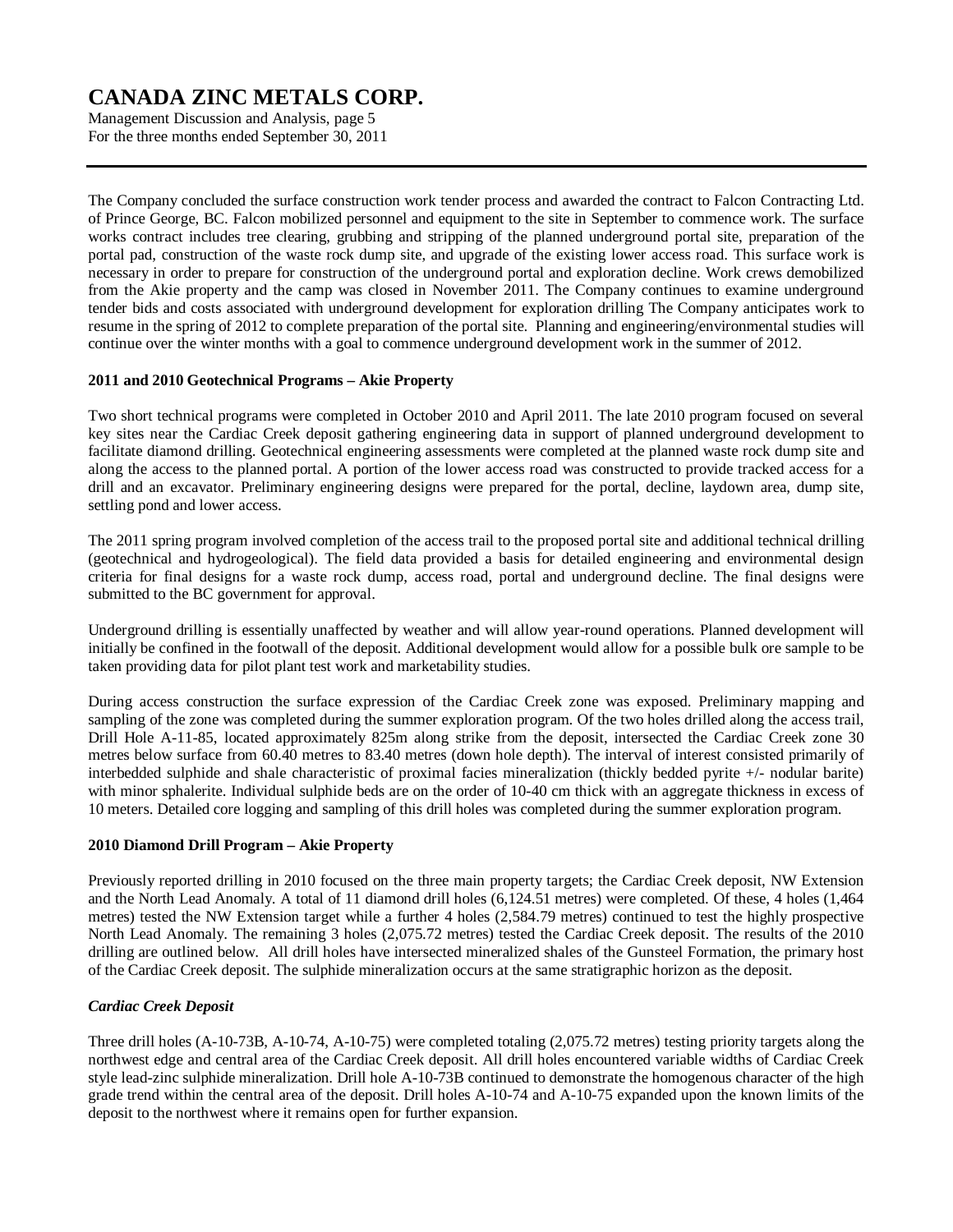Management Discussion and Analysis, page 6 For the three months ended September 30, 2011

| Drill Hole | Width $(m)$ | Zinc $(\%)$ | Lead (%) | Silver $(g/t)$ | $Zn+Pb(%)$ |
|------------|-------------|-------------|----------|----------------|------------|
| $A-10-73B$ | 22.79       | 8.34        | 1.69     | 16.03          | 10.03      |
| Including  | 12.53       | 10.30       | 2.12     | 18.72          | 12.42      |
| $A-10-74$  | 17.56       | 5.70        | 0.89     | 8.52           | 6.59       |
| Including  | 9.82        | 6.61        | 1.08     | 9.67           | 7.69       |
| $A-10-75$  | 6.65        | 5.89        | 1.10     | 10.78          | 6.99       |
| Including  | 3.04        | 8.08        | 1.50     | 15.42          | 9.58       |
| And        | 24.70       | 2.10        | 0.24     | 4.19           | 2.34       |

#### *NW Extension Target*

The drilling conducted on the NW Extension in 2010 was designed to test the (NW) strike extent of the Cardiac Creek deposit. Four drill holes (A-10-69, A-10-69A, A-10-71, A-10-72) were completed on approximate 400 metre centers totaling 1,464 metres. All four drill holes intersected variable widths of laminated to thickly bedded pyrite mineralization interbedded with nodular to massive beds of barite and Gunsteel Formation shale. This mineralization occurs at the same stratigraphic position as the Cardiac Creek deposit. Results from three of these drill holes (A-10-69A, A-10-71, A-10-72) returned highly anomalous values of zinc ranging from >1000 ppm to >5000 ppm zinc. The fourth drill hole, A-10-69, intersected 18.47 metres of thickly bedded pyrite and minor sphalerite (zinc sulphide) of identical style and character as the Cardiac Creek deposit. In addition to the mineralization encountered within the Gunsteel Formation shales, drill hole A-10- 72 also intersected a 1.17 metre wide sulphide-replaced section of interpreted debris flow. The sulphides are predominantly pyrite with crosscutting sphalerite stringers. The results of this interval are outlined in the table below.

| DRII<br>் பட   | <b>********</b><br>$\sim$<br>ΊL<br>W.<br>, , , ,<br>. | ZINC<br>$\frac{9}{6}$ | $ -$<br>$^{(0)}$<br>NH<br>. | $\sigma$ /<br>வட<br>$\sim$ |
|----------------|-------------------------------------------------------|-----------------------|-----------------------------|----------------------------|
| $\overline{ }$ | .                                                     | 60                    | 0.66                        |                            |
| -----          |                                                       | ر ں کے                |                             | т.-                        |

This interval is also anomalous in gold, lead, copper, molybdenum, antimony, phosphorus, vanadium, thallium and other elements. This mineralization appears to be a unique occurrence within in the Kechika Trough. The character and elemental enrichment suggest possible similarities to the zinc-nickel-PGE mineralization of the Nick deposit in the Yukon.

The results warranted additional drilling in 2011 as described above.

### *North Lead Anomaly*

Additional drilling was completed on the North Lead Anomaly in 2010 following up on the 2008 Canada Zinc Metals and 1996 Inmet Mining drilling programs. Four drill holes (A-10-67, A-10-68, A-10-70, and A-10-76) were completed totaling 2,584.79 metres. All drill holes intersected variable widths of thinly to thickly bedded pyrite mineralization with minor sphalerite (zinc sulphide) however, A-10-68 and A-10-76 intersect significant 125+ metre intervals of interbedded Gunsteel Formation shale and thickly bedded pyrite mineralization discovered 100 metres along strike, northwest of the 2008 drill holes. This mineralization occurs at the same stratigraphic position and is similar in character to that of the pyrite mineralization closely associated with the Cardiac Creek deposit typically referred to as the Proximal facies.

Results from three of these drill holes (A-10-67, A-10-68, A-10-76) returned consistent, highly anomalous, zinc values ranging from >1000 ppm to >70000 ppm. In addition to the anomalous zinc values, drill hole A-10-68 included an interval of higher grade zinc outlined in the table below.

| . <del>.</del> .<br>$\mathbf{r}$<br>DRII<br>Ηı<br>.<br>. | WI<br>(m | $\sim$<br>$\frac{1}{96}$ .<br><b>TINU</b> | $\mathcal{O}_0$ . | SIL<br>$\sigma/t$<br>、<br>$\sim$ $-$ | -Ph<br>$^{(0)}$<br>' n<br>- 41 11 |
|----------------------------------------------------------|----------|-------------------------------------------|-------------------|--------------------------------------|-----------------------------------|
| $A-10-68$                                                | 2.02     | $17\%$<br>41                              | 0.045             | 9.4                                  | $\sim$ $\sim$<br>1.JA             |

The results from the North Lead Anomaly are extremely positive, suggesting that another Zn-rich sulphide system is present on the Akie property. An analysis of the drill hole data in conjunction with the geology, surface sampling and other pertinent geological data is underway in order to determine future drill targets on the Cardiac Creek deposit as well as the North Lead Anomaly and NW Extension targets.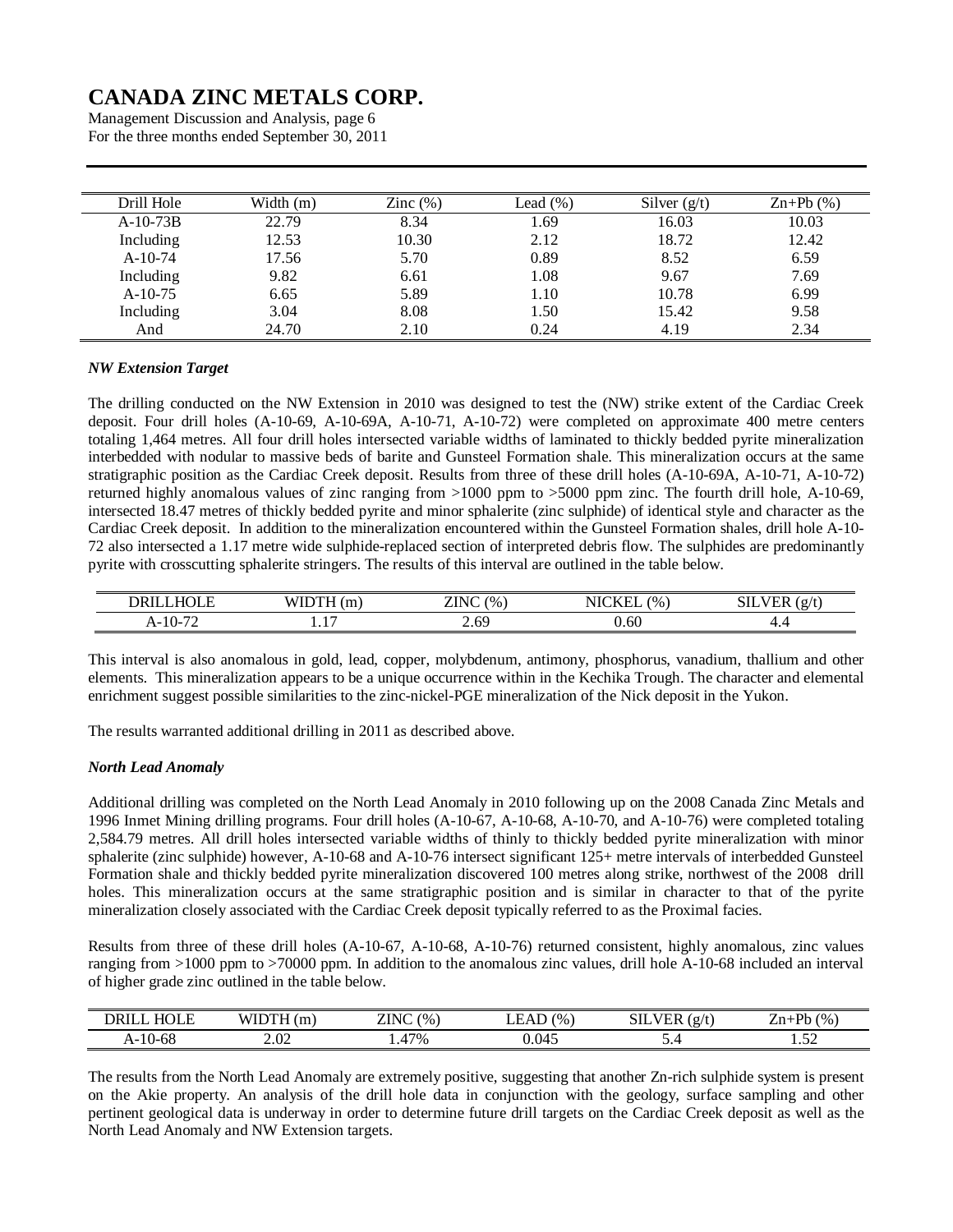Management Discussion and Analysis, page 7 For the three months ended September 30, 2011

Though the North Lead Anomaly was not drill tested during the 2011 exploration program. It remains a high priority target and will undergo further analysis of existing surface and drill data in order to determine where best to locate future drill holes.

### **Kechika Regional**

In addition to the Akie property, the Company controls a large contiguous group of claims, some 130 km long, which comprise the Kechika Regional project. These claims are underlain by similar geology to that at the Cardiac Creek deposit and the Cirque deposit. The Kechika project includes the 100% owned Mt. Alcock property, which has yielded a historic drill intercept of 8.8 metres grading 9.3% zinc+lead, numerous zinc-lead-barite occurrences, and several regional base metal anomalies.

The 2009 Kechika regional program was largely directed towards the Pie, Yuen Extension and Yuen claims that extend northwestward from the Akie Property for a distance of some 30 km. These properties encompass the highly prospective geological package(s) of Middle to Late Devonian fine grained sediments (Gunsteel Formation) and associated carbonate rocks that host both the Company's Cardiac Creek deposit and the nearby Cirque deposits owned by Teck Resources Ltd and Korea Zinc. Exploration on the Pie property resulted in identification of two new, significant mineral occurrences and two distinct geochemical targets.

In the western part of the property, prospecting has identified a 70 metre long by 1.5 metre thick occurrence of bedded barite that is associated with iron seeps, silicification and a nearby outcrop of laminated pyrite (collectively referred to as the GPS Showing), all features consistent with SEDEX deposits. This area is along strike from the Cirque SEDEX zinc-lead deposit which is located 18.5 km to the northwest, and is underlain by black shales of the Gunsteel Formation. In addition, approximately 7 km to the northwest, anomalous zinc values have been obtained from a 1 km long cluster of silt (>3,000ppm), soil (>3,000ppm) and rock samples (>1,000ppm) in an area underlain by the same Gunsteel shales.

Prospecting in the central part of the Pie property has resulted in discovery of two outcrops, some 75 metres apart, hosting very distinctive veins of coarse grained, medium brown sphalerite, lesser galena, comb-structure quartz crystals, and very large (to >10 cm long) lath-like crystals of white barite within a hard, black, saccharoidal siliceous matrix (referred to as Black Silica Veins - "Breccia" Showing in previous news releases). Locally, the veins exhibit a breccia texture comprising vuggy, angular fragments, to +6 cm across, of white quartz, carbonate and sphalerite in a similar black matrix. These veins occur within limestone or at the contact between black shales and limestone and range in thickness from 30 cm to >1 metre. Channel sampling along the strike of the basal part of the vein exposed in the largest of the two outcrops has yielded an average zinc grade of 10.19%, with lead (highest individual sample grade – 27.81% zinc, 0.02% lead). Analytical data also indicate that the zinc mineralization is accompanied by copper values, up to 2,172 ppm. This general area of the Pie claims is characterized by the presence of numerous occurrences of galena, sphalerite and/or barite in either carbonate or in the immediate vicinity of the contact between carbonate and black shales. It is possible that the veins could be associated with a nearby, but as yet unrecognized, vent complex or feeder zone typical of a SEDEX environment.

Soil and rock sampling in an area of extensive iron seeps and gossan development in the eastern part of the Pie property, approximately 4 km to the southeast of the aforementioned black silica veins, has returned highly anomalous values of zinc and other metals, the maximums (minimums) reported being >10,000 ppm (5,718) zinc, 9,711 ppm (1442) nickel, 1,384 ppm (66.3) cobalt, 623 ppm (82.98) molybdenum and >10,000 ppm (2,437) manganese. These oxidized features can be traced for several kilometers; field evidence suggests that the underlying rocks may be black shale or limestone, which elsewhere in this area has been noted to host local sphalerite and galena mineralization in veinlets and fractures.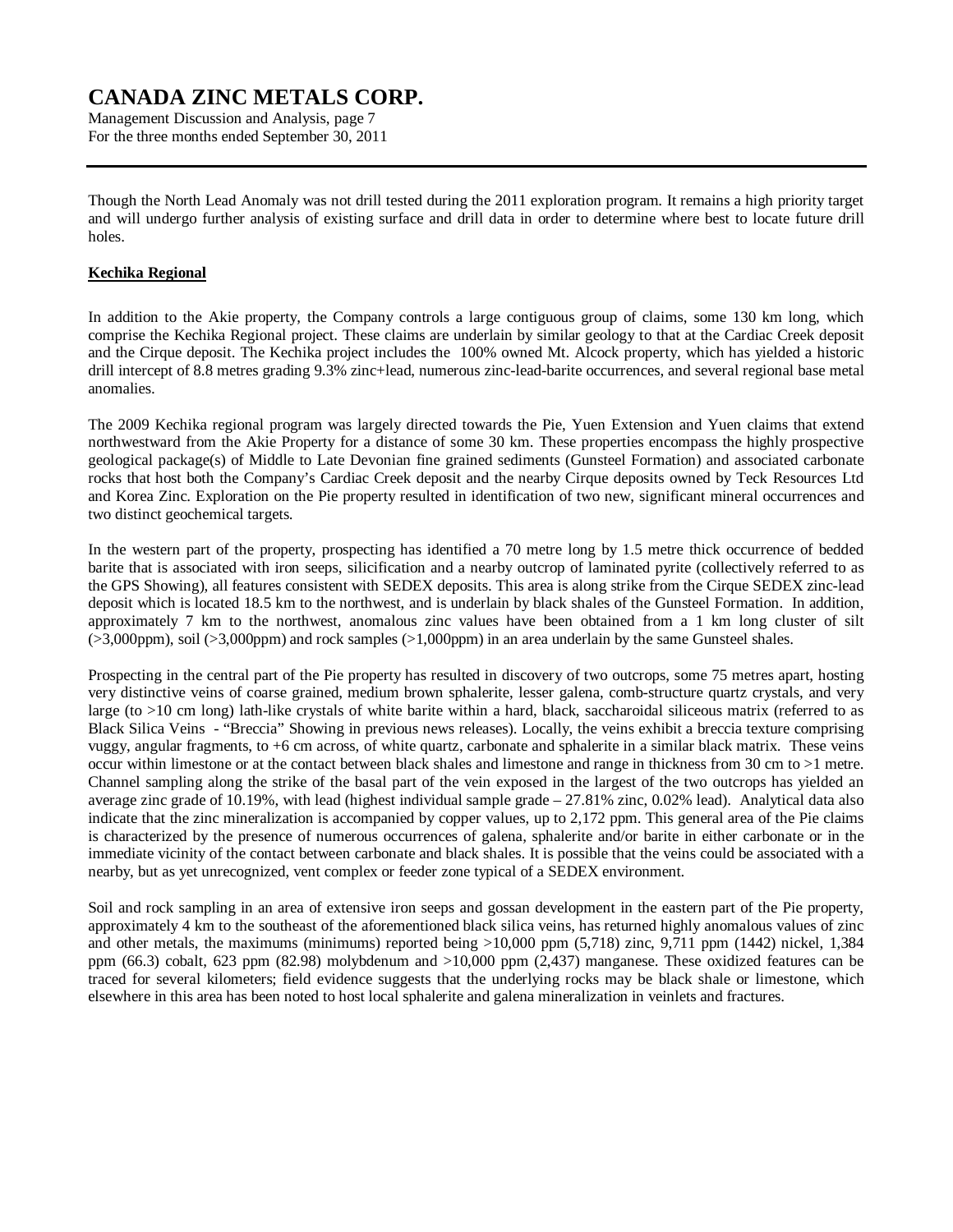Management Discussion and Analysis, page 8 For the three months ended September 30, 2011

### **Summary of exploration expenditures incurred on various properties:**

|                                    | <b>Akie Property</b> | <b>Kechika</b><br><b>Regional</b> | <b>DA</b>                | <b>Total</b> |
|------------------------------------|----------------------|-----------------------------------|--------------------------|--------------|
| <b>Acquisition Costs:</b>          |                      |                                   |                          |              |
| Balance, July 1, 2010              | \$<br>24,175,329     | \$<br>328,432                     | \$<br>71,535<br>\$       | 24,575,296   |
| <b>Additions</b>                   |                      | 348                               |                          | 348          |
| Write-off                          |                      |                                   | (71, 535)                | (71, 535)    |
| Balance, June 30, 2011 and         | 24,175,329           | 328,780                           |                          | 24,504,109   |
| September 30, 2011                 |                      |                                   |                          |              |
| <b>Deferred Exploration Costs:</b> |                      |                                   |                          |              |
| Balance, July 1, 2010              | \$<br>26,281,810     | \$<br>1,172,533 \$                | 150,025<br>\$            | 27,604,368   |
| Surface drilling program:          |                      |                                   |                          |              |
| Camp equipment, net                | 102,738              |                                   |                          | 102,738      |
| Camp operating                     | 180,951              |                                   |                          | 180,951      |
| Drilling                           | 4,838,253            | 15,033                            |                          | 4,853,286    |
| Geology                            | 182,085              | 16,193                            |                          | 198,278      |
| Work assessment fees               | 72,336               | 18,284                            | $\overline{\phantom{0}}$ | 90,620       |
| Total surface drilling             | 5,376,363            | 49,510                            |                          | 5,425,873    |
| Geotechnical program:              | 631,852              |                                   |                          | 631,852      |
| Camp operating                     | 314,953              |                                   |                          | 314,953      |
| Trail construction                 | 600,177              |                                   |                          | 600,177      |
| Total geotechnical program         | 1,546,982            |                                   |                          | 1,546,982    |
| Community consultations            | 210,000              |                                   |                          | 210,000      |
| <b>Environmental studies</b>       | 236,940              |                                   |                          | 236,940      |
| Underground engineering            | 92,227               |                                   |                          | 92,227       |
| Project assessment                 | 8,682                |                                   |                          | 8,682        |
| Metallurgical analysis             | 6,900                |                                   |                          | 6,900        |
| Less:                              |                      |                                   |                          |              |
| Write-off                          |                      |                                   | (150, 025)               | (150, 025)   |
| <b>METC (2009)</b>                 | (1,611,149)          |                                   |                          | (1,611,149)  |
| Balance, June 30, 2011             | 32,148,755           | 1,222,043                         |                          | 33,370,798   |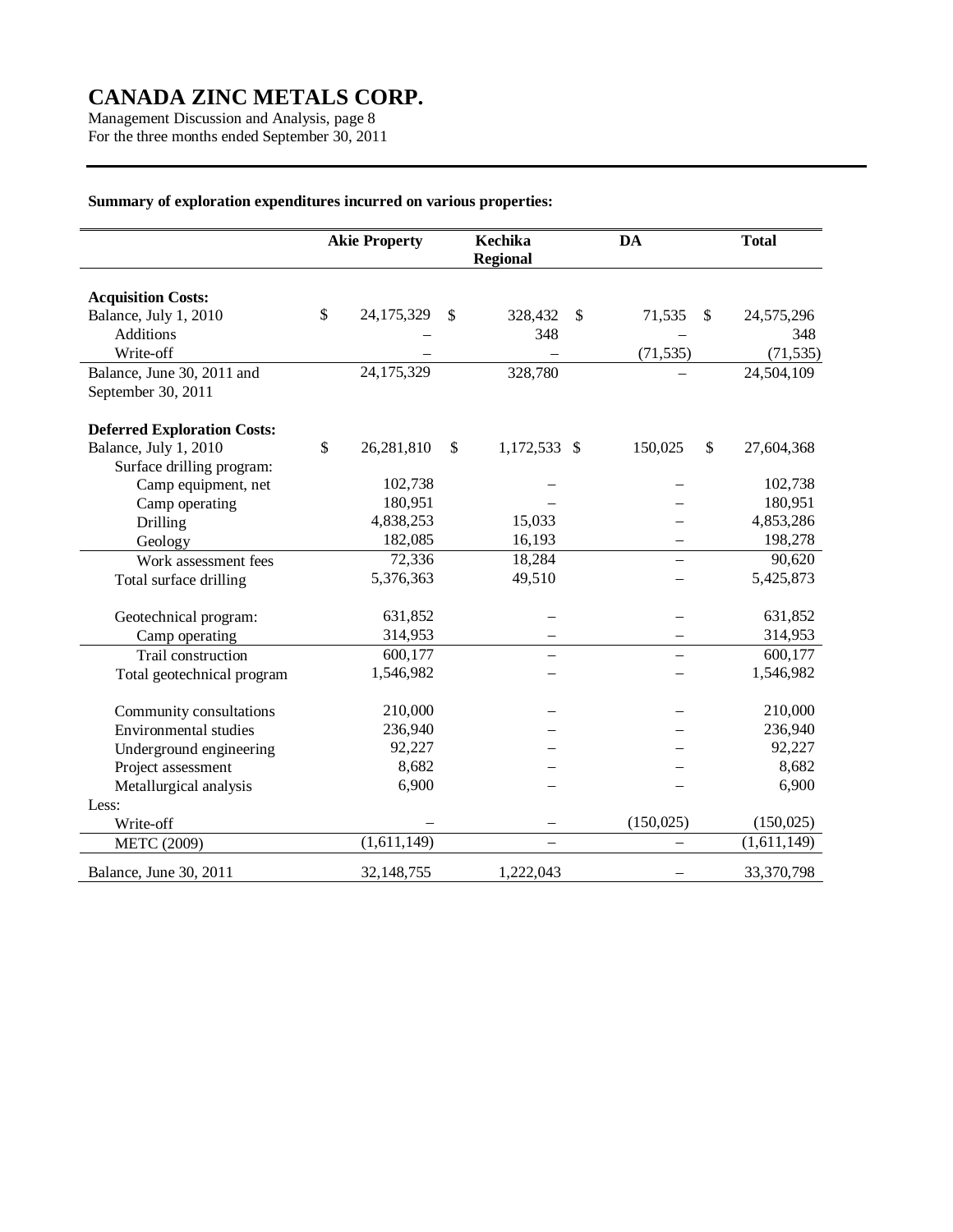Management Discussion and Analysis, page 9 For the three months ended September 30, 2011

|                             | <b>Akie Property</b> | Kechika<br><b>Regional</b> | DA | <b>Total</b> |
|-----------------------------|----------------------|----------------------------|----|--------------|
| Balance, June 30, 2011      | 32, 148, 755         | 1,222,043                  |    | 33,370,798   |
| Surface drilling program:   |                      |                            |    |              |
| Camp equipment, net         | 84,173               |                            |    | 84,173       |
| Camp operating              | 51,031               | 59,217                     |    | 110,248      |
| Drilling                    | 1,525,227            | 132,190                    |    | 1,657,417    |
| Geology                     | 42,986               | 192,933                    |    | 235,919      |
| Total surface drilling      | 1,703,417            | 384,340                    |    | 2,087,757    |
| Underground development:    |                      |                            |    |              |
| Engineering                 | 96,895               |                            |    | 96,895       |
| Trail construction          | 377,736              |                            |    | 377,736      |
| Total underground           | 474,631              |                            |    | 474,631      |
| development                 |                      |                            |    |              |
| Geotechnical program        | 18,143               |                            |    | 18,143       |
| Environmental studies       | 95,646               |                            |    | 95,646       |
| Project assessment          | 32,224               |                            |    | 32,224       |
| Metallurgical analysis      | 6,535                |                            |    | 6,535        |
| Balance, September 30, 2011 | 34,479,351           | 1,606,383                  |    | 36,085,734   |
| <b>Total</b>                | \$<br>58,654,680     | \$<br>1,935,163            |    | 60,589,843   |

#### **Summary of exploration expenditures incurred on various properties (cont'd)**

#### **1.3 Selected Annual Information**

The following is a summary of certain financial information concerning the Company for each of the last three most recently completed financial years. Fiscal 2011 financial results have been restated to IFRS. Please refer to Note 14 in the condensed consolidated interim financial statements for the three months ended September 30, 2011.

|                                                              |                 | Years ended     |                 |
|--------------------------------------------------------------|-----------------|-----------------|-----------------|
|                                                              | 2011            | 2010            | 2009            |
|                                                              | (IFRS)          | (Canadian GAAP) | (Canadian GAAP) |
|                                                              |                 |                 |                 |
| Interest and other income                                    | \$249,033       | \$36,036        | \$80,256        |
| Net Loss                                                     | $(\$2,389,834)$ | $(\$9,193,106)$ | $(\$1,733,051)$ |
| Loss per share                                               | $(\$0.02)$      | $(\$0.10)$      | $(\$0.02)$      |
| Total assets                                                 | \$81,527,157    | \$63,441,750    | \$57,815,908    |
| Total long term liabilities (Future Income Tax<br>Liability) | \$6,021,000     | \$7,040,397     | \$1,514,583     |
| Cash dividends declared per                                  |                 |                 |                 |
| share for each class of share                                | \$Nil           | \$Nil           | \$Nil           |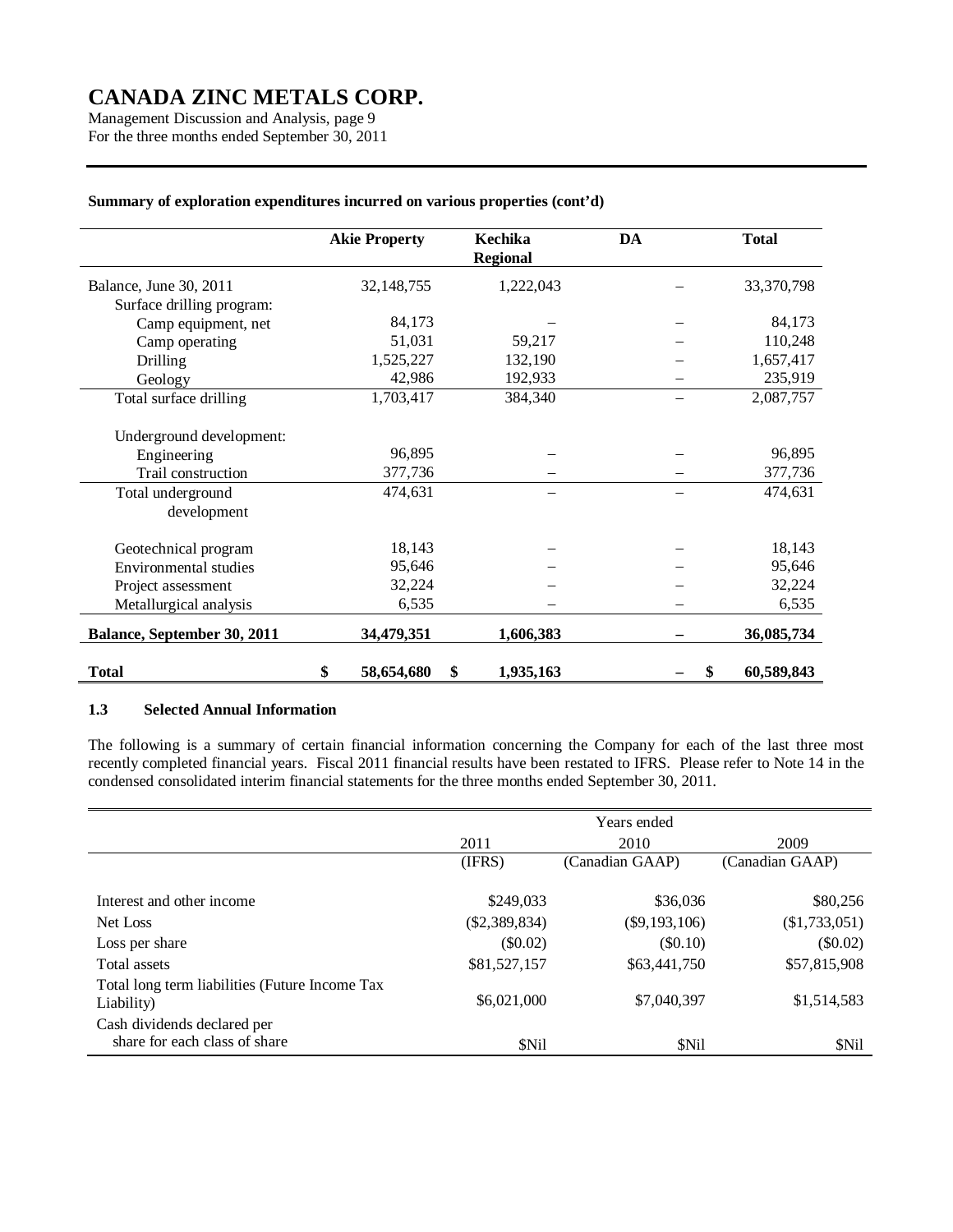Management Discussion and Analysis, page 10 For the three months ended September 30, 2011

#### **1.4 Results of Operations**

The following is a discussion of the financial condition, changes in financial condition and results of operations of the Company for the three month ended September 30, 2011 and 2010. The financial results for the prior periods ending have been restated to IFRS. Please refer to Note 14 in the condensed consolidated interim financial statements for the three months ended September 30, 2011.

During the three month ended September 30, 2011, the Company reported a loss of \$402,546 or \$0.003 per share compared to a loss of \$337,856 or \$0.003 per share during the same period in fiscal 2011, an increase in loss of \$64,690. The increase in loss was primarily due to a loss on sale of marketable securities of \$73,727 during the period.

The Company's consolidated net loss for the three months ended September 30, 2011, not factoring in non-cash transactions of stock-based compensation expense, amortization of office equipment and leasehold improvements and loss on sale of marketable securities, was \$268,097 (2010 - \$274,965), a decrease of \$6,868.

#### Interest and other income

Total interest and other income for the three months ended September 30, 2011 was \$68,054 compared to \$69,825 during the same period last year.

During the three months ended September 30, 2011, the Company sold 70,000 shares if International Lithium Corp. ("ILC") at an average price of \$0.18 per share for net cash proceeds of \$12,591, and 290,000 ILC share purchase warrants at an average price of \$0.03 for net cash proceeds of \$9,515. The Company realized a loss of \$73,727 on sale of these securities.

#### General and administration expenses

Total general and administration expenses decreased by \$10,808 due to decreases in consulting fees of \$54,025, investor relations of \$7,318, professional fees of \$28,000 and regulatory fees of \$3,195, offset by increases in amortization expense of \$578, director fees of \$12,500, management fees of \$36,000, office and miscellaneous of \$9,189, travel and promotion of \$21,633 and wages and benefits of \$4,912

#### Management fees

Increase in management fees was due to amendment of management and administrative services agreement with Varshney Capital Corp. ("VCC"), a company controlled by two common directors, whereby the monthly management fee was increased from \$12,500 to \$24,500.

#### Office and miscellaneous

Increase in office and miscellaneous expense during was related to increase in a commercial liability insurance premium given the significant underground development activities planned.

#### Travel and promotion

Increase in travel and promotion expenses was due to higher travel expenses incurred by directors and officers in connection with exploration activities and presentations arranged for various investors.

#### Consulting fees

The decrease in consulting fees was due to decreased business development consulting and financial advisory services carried out in Europe.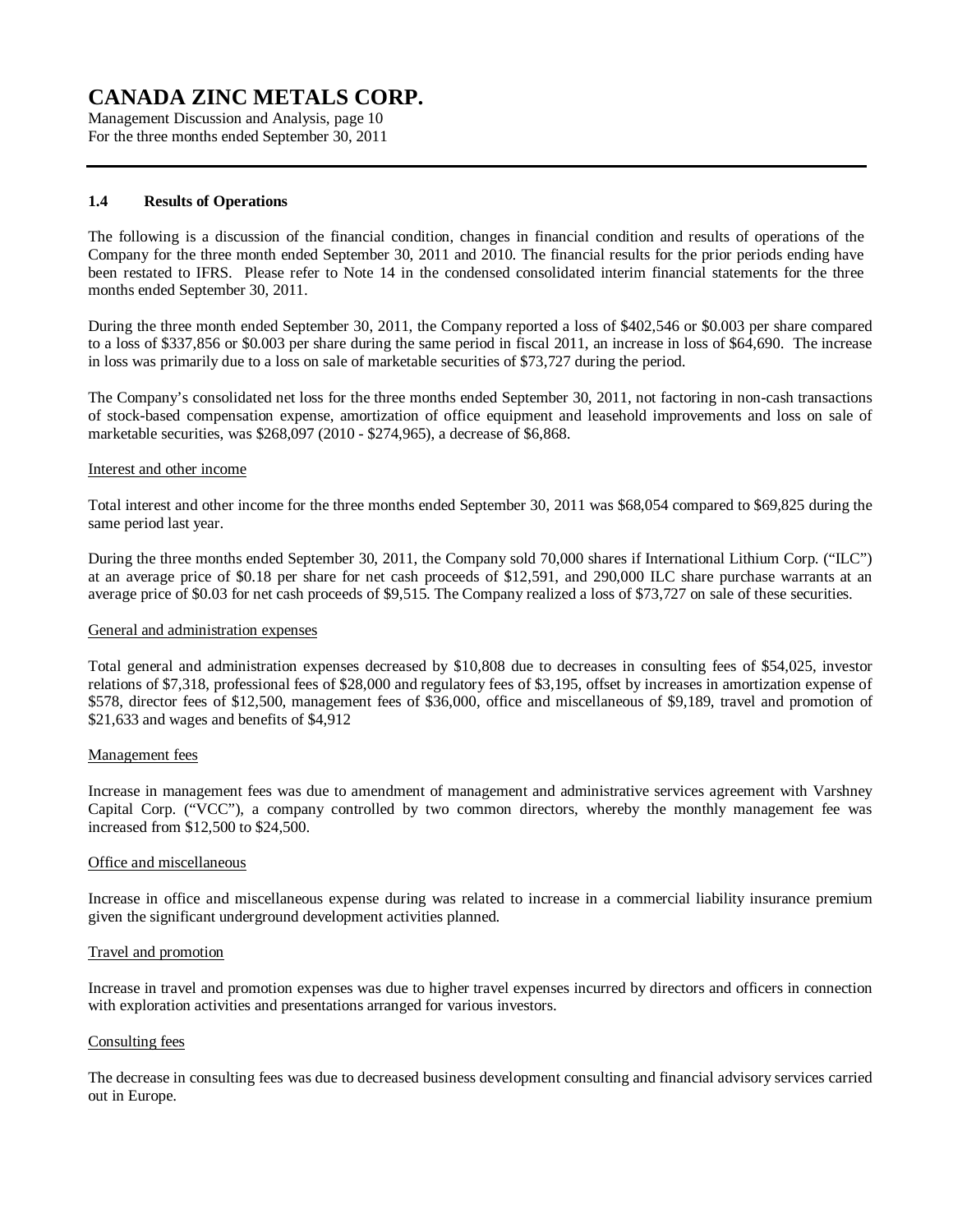Management Discussion and Analysis, page 11 For the three months ended September 30, 2011

#### Professional fees

Professional fees decreased due to fewer legal and tax consulting services retained during the period. The higher professional fees in fiscal 2011 were related to the Company's AGM and tax consultations in connection with the amendment of flowthrough renunciations.

#### Stock-based compensation

The Company recognizes compensation expense for all stock options granted, using the fair value based method of accounting and any cash paid on the exercise of stock options is added to the stated value of common shares. For the three months ended September 30, 2011, the Company recorded stock-based compensation expense of \$59,686 (2010 - \$62,433) on the vested portion of stock options granted to directors, officers and consultants of the Company.

### **1.5 Summary of Quarterly Results**

The following is a summary of certain consolidated financial information concerning the Company for each of the last eight reported quarters:

| <b>Ouarter</b> ended | Interest Income | Net Earnings<br>(Loss) |               | Earnings (Loss) per<br>share |
|----------------------|-----------------|------------------------|---------------|------------------------------|
| September 30, 2011   | \$<br>68,054    | \$                     | (402, 546)    | \$<br>0.00                   |
| June 30, 2011        | 75,801          |                        | 84,615        | 0.00                         |
| March 31, 2011       | 66,892          |                        | (834, 619)    | (0.01)                       |
| December 31, 2010    | 36,515          |                        | (1,301,974)   | (0.01)                       |
| September 30, 2010   | 69,825          |                        | (337, 856)    | (0.00)                       |
| June 30, 2010        | 13,254          |                        | (6, 648, 712) | (0.07)                       |
| March 31, 2010       | 5,013           |                        | (1,256,803)   | (0.02)                       |
| December 31, 2009    | 6,907           |                        | (853, 469)    | (0.01)                       |

The financial results for the prior periods have been restated to IFRS. Please refer to Note 14 in the condensed consolidated interim financial statements for the three months ended September 30, 2011.

The significant changes in loss for the quarter ended:

- a) June 30, 2011 was due to future income tax recovery of \$963,093, stock-based compensation expense of \$58,879 recorded on the vested portion of stock options granted during the prior periods, business development consulting fees of \$188,544, investor relations fees of \$149,243, flow-through taxes of \$74,434, bonuses of \$74,613 and write-off of mineral properties of \$221,560;
- b) March 31, 2011 was due to stock-based compensation expense of \$152,272 recorded on the 150,000 stock options granted to a consultant of the Company during the period and the vested portion of other stock options granted during the prior periods, business development consulting fees of \$136,729 and bonuses of \$360,000;
- c) December 31, 2010 was due to stock-based compensation expense of \$696,382 recorded on 1,870,000 stock options granted during the period and business development consulting fees of \$366,494;
- d) June 30, 2010 was due to future income tax expense of \$5,525,814 resulting from the difference between tax and book values of resource properties, and flow-through taxes of \$559,685 recorded in connection with the amended renunciation of the eligible Canadian exploration expenditures for fiscal 2008;
- e) March 31, 2010 was due to stock-based compensation expense of \$873,730 recorded on 1,320,000 stock options granted during the period and business development consulting fees of \$145,100; and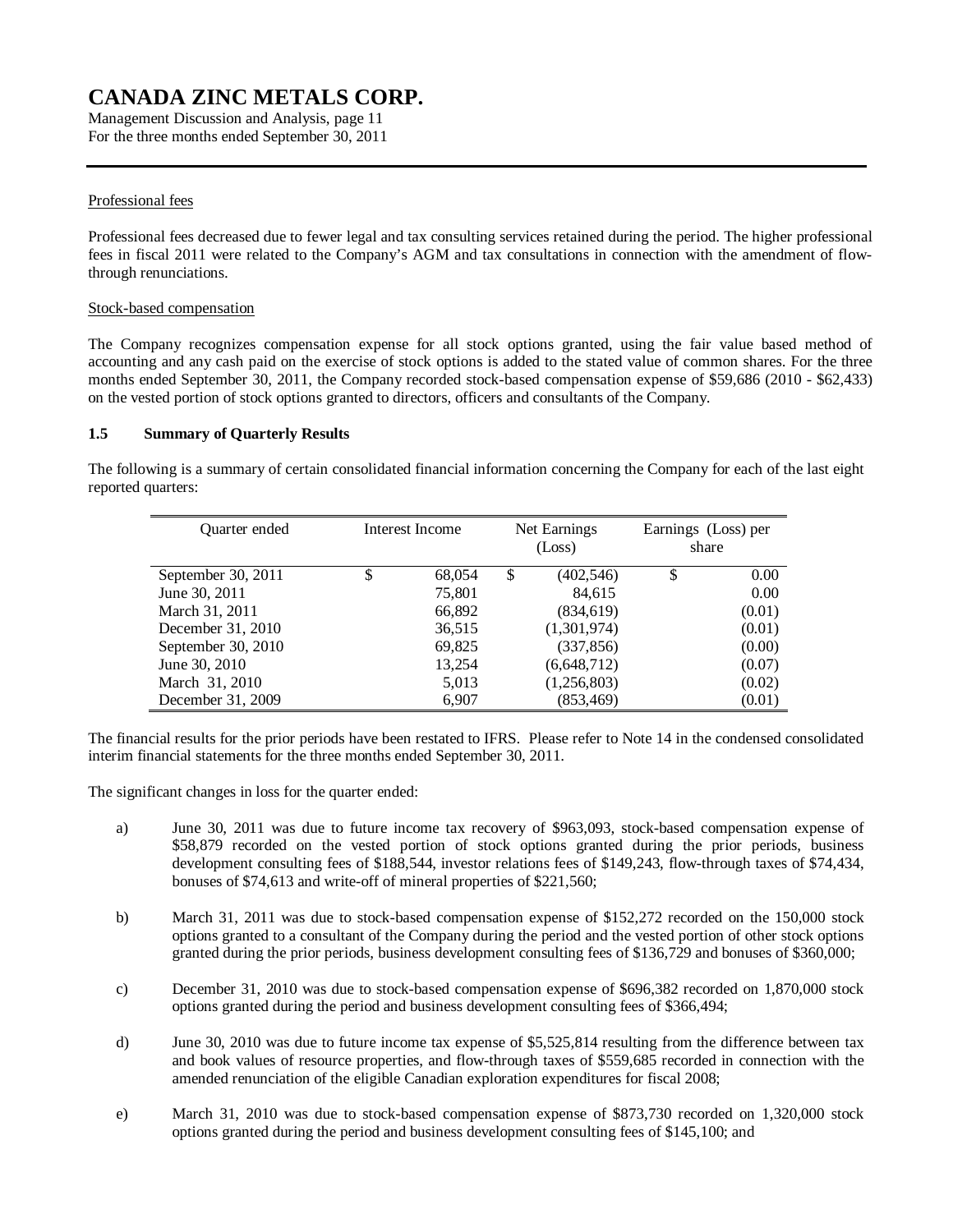Management Discussion and Analysis, page 12 For the three months ended September 30, 2011

f) December 31, 2009 was due to stock-based compensation expense of \$339,513 recorded on 2,360,000 stock options granted during the quarter and consulting fees of \$236,812 paid in connection with business development consulting and financial advisory services carried out in Europe and Asia.

### **1.6/1.7 Liquidity and Capital Resources**

The Company reported working capital of \$18,573,601 at September 30, 2011 compared to working capital of \$21,945,977 at June 30, 2011, representing a decrease in working capital of \$3,372,376. Net cash decreased by \$3,252,250 from \$15,501,154 at June 30, 2011 to \$12,248,904 at September 30, 2011.

During the three months ended September 30, 2011, the Company utilized its cash and cash equivalents as follows:

- (a ) \$303,672 was used in operating activities, consisting primarily of general and administrative expenditures and change in non-cash items;
- (b ) \$2,702,215 was used for deferred exploration of resource properties and \$4,616 was used on office renovations;
- (c ) \$21,187 was used for the purchase of marketable securities;
- (d ) \$3,649 was posted as a security deposit in connection with the exploration permit; and
- (e ) \$216,911 was used for the purchase of 562,000 common shares of the Company at a weighted average price of \$0.39 under the NCIB, which commenced on July 31, 2009 and was subsequently extended for another 12 months on August 1, 2011.

On August 1, 2011, the Company received TSXV approval to purchase at market price up to 6,922,765 common shares, being approximately 5% of the Company's issued and outstanding common shares under the NCIB.

The Company is engaging in a NCIB because it believes that the market price of its common shares at times does not properly reflect the underlying value of the Company. The purpose of the bid is to reduce dilution of the Company's shares and to enhance the potential future value of the Common Shares which remain outstanding, thus increasing long term shareholder value. Purchases connected with this bid will be conducted through Canaccord Genuity Corp.'s offices in Vancouver. The Company will pay the market price of the common shares at the time of acquisition and will not purchase more than 2% of the total issued and outstanding common shares within any 30 day period.

The total NCIB purchases over the past two years are summarized as follows:

|                  | August 1, 2009 to<br>July 31, 2010 | August 1, 2010 to<br>July 30, 2011 | August 1, 2011 to<br>December 29, 2011 | <b>Total NCIB</b><br>purchases |
|------------------|------------------------------------|------------------------------------|----------------------------------------|--------------------------------|
| Number of shares | 744.000                            | 1,227,000                          | 1,745,500                              | 3,716,500                      |
| Purchase price   | 311.501                            | 574.472                            | 825,609                                | 1,711,582                      |

The purchases are made in accordance with the policies and rules of the TSXV. The Company will pay the market price of the common shares at the time of acquisition and will not purchase more than 2% of the total issued and outstanding common shares within any 30 day period.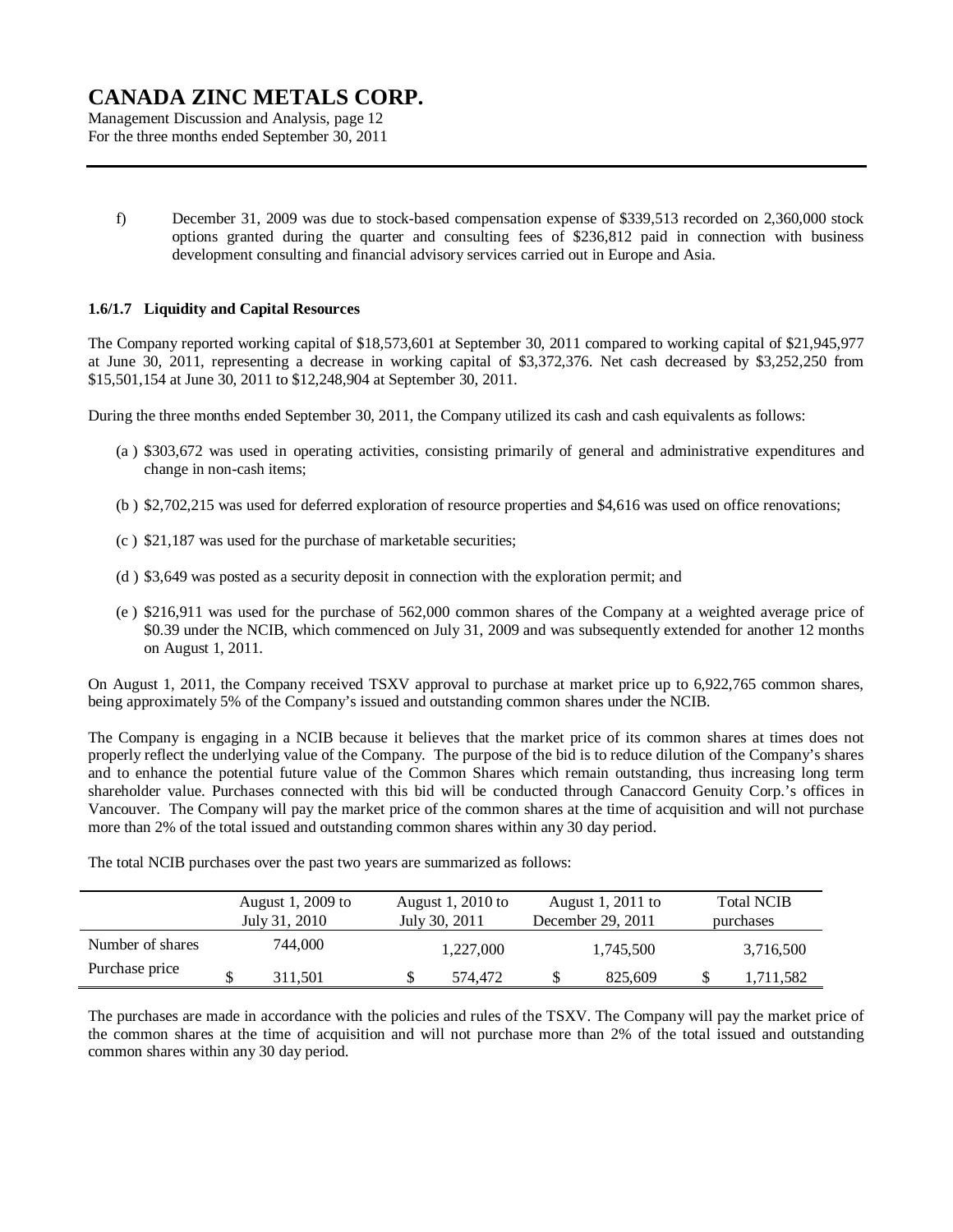Management Discussion and Analysis, page 13 For the three months ended September 30, 2011

A total of 3,584,000 common shares repurchased since fiscal 2010, were cancelled and returned to the Company's treasury.

Current assets excluding cash as at September 30, 2011 include short-term investments of \$4,609,000, receivables of \$580,861, which consisted of HST recoverable of \$420,032 and interest receivable on short-term investments of \$160,829, METC recoverable of \$1,611,149, prepaid expenses and exploration deposits of \$69,070 and marketable securities with a fair market value of \$414,280. Current assets excluding cash as at June 30, 2011 consisted of short-term investments of \$4,609,000, receivables of \$477,600, which consisted of HST recoverable of \$279,906 and interest receivable on short-term investments of \$179,694, METC recoverable of \$1,611,149, marketable securities of \$557,260 and prepaid expenses of \$378,838.

The Company has applied for the 20% British Columbia Mining Exploration Tax Credit ("METC") and the enhanced tax credit of an additional 10% for Mountain Pine Beetle affected areas, on qualified mining exploration costs incurred by the Company in fiscal 2009. Subsequent to the period ended September 30, 2011, the Company received the METC refund of \$1,611,149 for its fiscal 2009 application.

Current liabilities as at September 30, 2011 consisted of trades payable and accrued liabilities of \$959,663 (June 30, 2011 - \$1,189,024).

The other sources of funds potentially available to the Company are through the exercise of outstanding stock options. See Item 1.15 – Other Requirements – Summary of Outstanding Share Data. There can be no assurance, whatsoever, that any or all of these outstanding exercisable securities will be exercised.

The Company has and may continue to have capital requirements in excess of its currently available resources. In the event the Company's plans change, its assumptions change or prove inaccurate, or its capital resources in addition to projected cash flow, if any, prove to be insufficient to fund its future operations, the Company may be required to seek additional financing. Although the Company has been successful in raising the above funds, there can be no assurance that the Company will have sufficient financing to meet its future capital requirements or that additional financing will be available on terms acceptable to the Company in the future.

The Company's overall success will be affected by its current or future business activities. The Company is currently in the process of acquiring and exploring its interests in resource properties and has not yet determined whether these properties contain mineral deposits that are economically recoverable. The continued operations of the Company and the recoverability of expenditures incurred in these resource properties are dependent upon the existence of economically recoverable reserves, securing and maintaining title and beneficial interest in the properties, obtaining necessary financing to explore and develop the properties, and upon future profitable production or proceeds from disposition of the resource properties.

The Company is exposed in varying degrees to a variety of financial instrument related risks.

#### *Credit Risk*

Credit risk is the risk that one party to a financial instrument will fail to discharge an obligation and cause the other party to incur a financial loss. The Company's primary exposure to credit risk is on its cash and cash equivalents of \$12,248,904 and short-term investments of \$4,609,000. The Company's cash and cash equivalents consist of bank deposits of \$77,404 and guaranteed investment certificates ("GIC") of \$12,171,500. The instruments with initial maturity over 90 days are classified as short-term investments. The short-term investments consist of fixed rate GICs that bear a fixed average annual interest of approximately 1.8% and mature at various dates up to February 23, 2012. As all bank accounts and GICs are held with a major bank in Canada, there is a concentration of credit risk with one bank in Canada. This risk is managed by using a major bank that is a high credit quality financial institution as determined by rating agencies. The Company's secondary exposure to credit risk is on its receivables. This risk is minimal as receivables consist primarily of refundable government sales taxes and interest accrued on the short-term investments.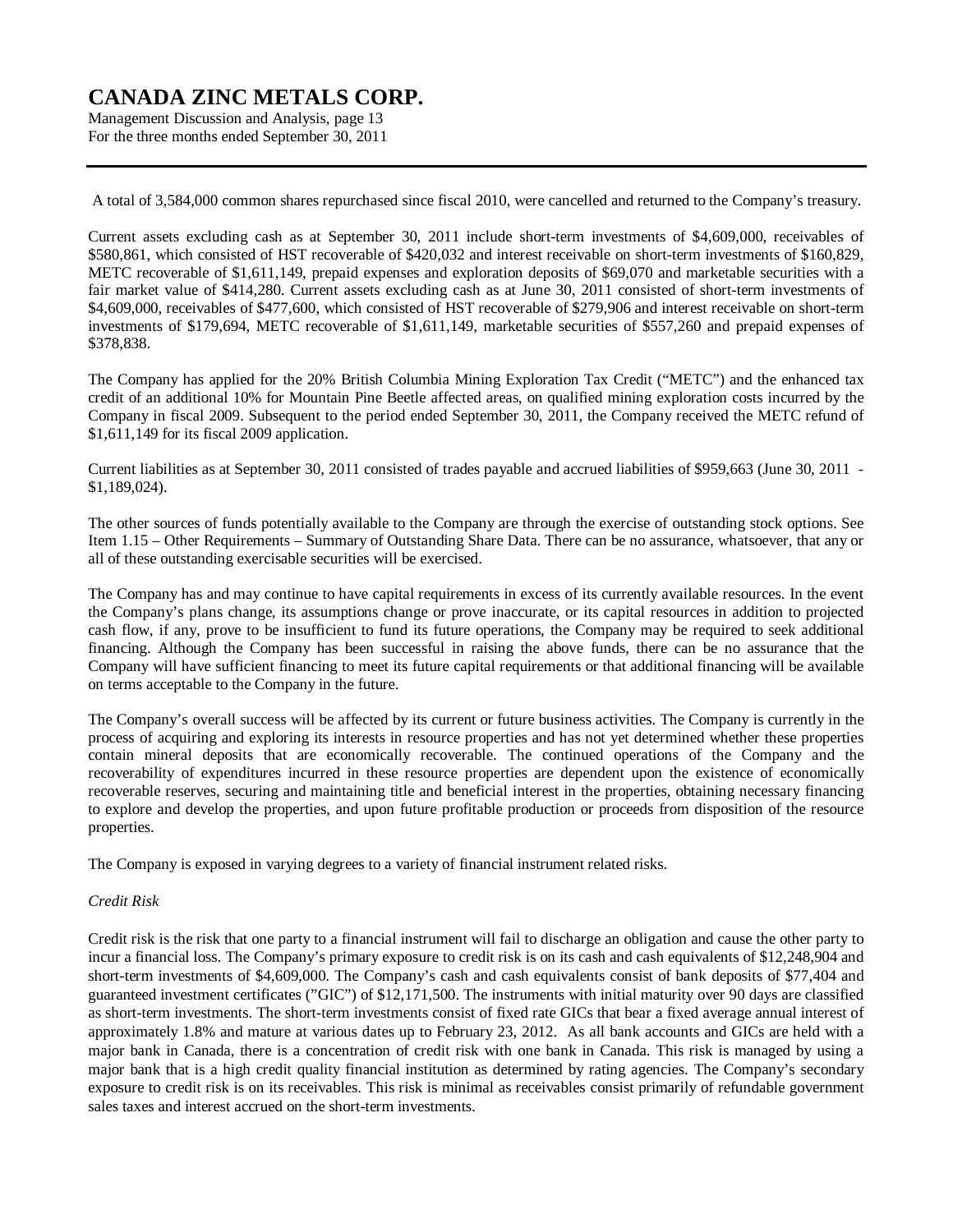Management Discussion and Analysis, page 14 For the three months ended September 30, 2011

### *Currency Risk*

The Company operates in Canada and is therefore not exposed to significant foreign exchange risk arising from transactions denominated in a foreign currency.

### *Interest Rate Risk*

The Company is exposed to interest rate risk as its bank accounts and some GICs earn interest income at variable rates. As at June 30, 2011, the Company had \$2,171,500 in variable rate GIC investments earning an annual rate of 1.2%. All variable rate GICs were redeemed subsequent to September 30, 2011.

### *Liquidity Risk*

Liquidity risk arises through the excess of financial obligations over available financial assets due at any point in time. The Company's objective in managing liquidity risk is to maintain sufficient readily available reserves in order to meet its liquidity requirements at any point in time. The Company achieves this by maintaining sufficient cash and cash equivalents. As at September 30, 2011, the Company was holding the total of \$17,272,184 in cash and cash equivalents and other available-for-sale financial assets to settle its current liabilities of \$959,663. Management believes it has sufficient funds to meet its current obligations as they become due and to fund its exploration projects and administrative costs.

#### *Price risk*

The Company is exposed to price risk with respect to commodity and equity prices. Equity price risk is defined as the potential adverse impact on the Company's earnings due to movements in individual equity prices or general movements in the level of the stock market. Commodity price risk is defined as the potential adverse impact on earnings and economic value due to commodity price movements and volatilities. The Company closely monitors certain commodity prices, individual equity movements, and the stock market to determine the appropriate course of action to be taken by the Company.

The Company also maintains investments in certain marketable securities. There can be no assurance that the Company can exit these positions if required, resulting in proceeds approximating the carrying value of these securities.

#### **1.8 Off-Balance Sheet Arrangements**

The Company does not utilize off-balance sheet arrangements.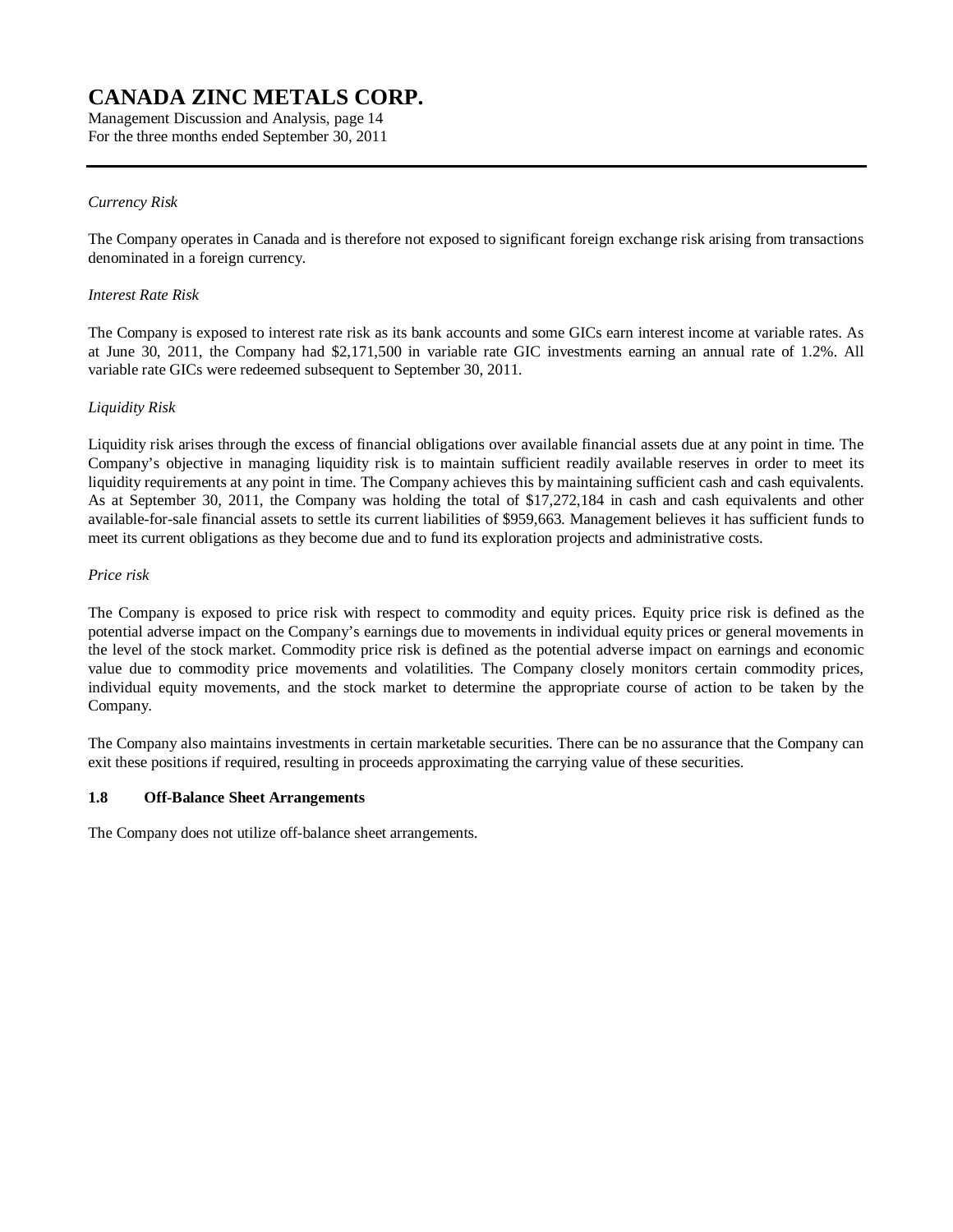Management Discussion and Analysis, page 15 For the three months ended September 30, 2011

#### **1.9 Transactions with Related Parties**

The remuneration of directors and other key management personnel during thee three month period ending September 30, 2011 were as follows:

| September 30,                     | 2011          | 2010          |
|-----------------------------------|---------------|---------------|
| Directors fees                    | \$<br>12,500  | \$            |
| Management salaries               | 67,278        | 57,125        |
| Consulting fees (geology)         | 33,336        |               |
| Consulting fees other             | 3,750         | 3,750         |
| Management and administration (i) | 88,500        | 52,500        |
| Share-based payments (ii)         | 58,067        | 13,933        |
| Total                             | \$<br>263.431 | \$<br>127,308 |

(i) On May 1, 2007, the Company entered into a management and administrative agreement with VCC, whereby the Company agreed to pay management and administrative fees of \$12,500 and \$5,000 per month, respectively. Effective July 1, 2011, the agreement was amended to increase the monthly management fee to \$24,500.

During the three months ended September 30, 2011, the Company paid or accrued \$73,500 (2010 – \$37,500) for management fees and \$15,000 (2010 – \$15,000) for administrative fees to VCC.

(ii) Share-based payments are the fair value of options that have been granted to directors and key management personnel.

#### **1.10 Fourth Quarter and Subsequent Events**

Subsequent to the period ended September 30, 2011, the Company:

- a) sold 55,000 ILC share purchase warrants at an average price of \$0.02 for net cash proceeds of \$970;
- b) invested \$1,555,083 in 1,923,500 common shares of Oracle Mining Corp. (formerly Gold Hawk Resources Inc.) through open market purchases;
- c) repurchased 1,212,000 of its common shares for a total consideration of \$621,716 at a weighted average price of \$0.51 per share under the NCIB;
- d) 1,285,000 common shares re-purchased through the NCIB were returned to the Company's treasury for cancellation;
- e) received the METC refund of \$1,611,149 for its fiscal 2009 application.

#### **1.11 Proposed Transactions**

None.

#### **1.12 Critical Accounting Estimates**

Not applicable to Venture Issuers.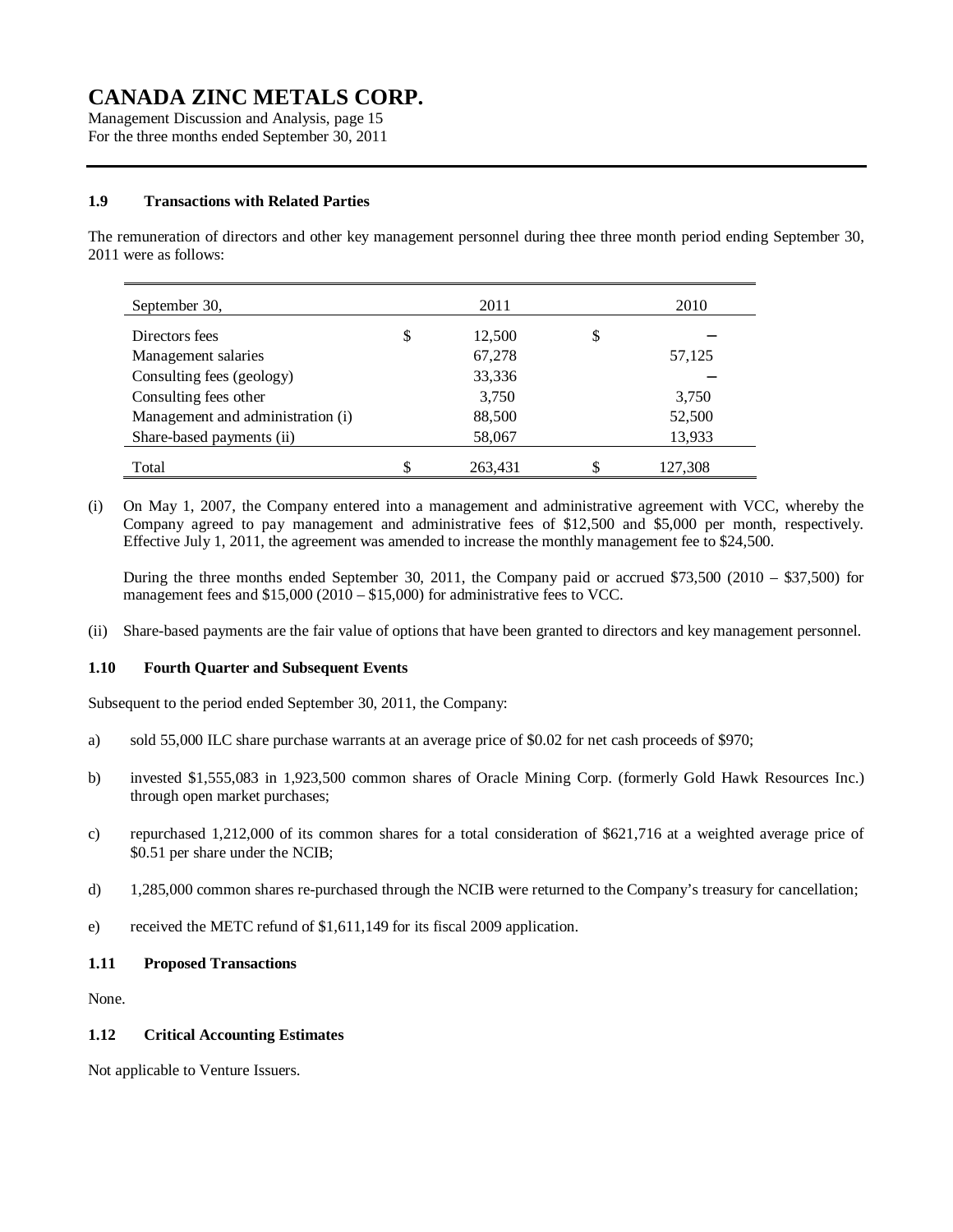Management Discussion and Analysis, page 16 For the three months ended September 30, 2011

#### **1.13 Changes in Accounting Policies including Initial Adoption**

The financial information presented in this MD&A has been prepared in accordance with International Financial Reporting Standards. Our significant accounting policies are set out in Note 2 of the condensed consolidated interim financial statements of the Company, as at and for the period ended September 30, 2011.

#### *International financial reporting standards (IFRS)*

The September 30, 2011 condensed interim financial statements have been prepared in accordance with International Accounting Standard 34, Interim Financial Reporting ("IAS 34") and IFRS 1, First-Time Adoption of IFRS ("IFRS 1"). Subject to certain transition elections disclosed in Note 14 from the notes to the condensed interim financial statements for the three months ended September 30, we have consistently applied the same accounting policies in our opening IFRS balance sheet as at July 1, 2010 and throughout all periods presented, as if these policies had always been in effect. Note 14 discloses the impact of the transition to IFRS on our reported balance sheet, comprehensive income, changes in equity and cash flows, including the nature and effect of significant changes in accounting policies from those used in our financial statements for the year ended June 30, 2011.

The Company's conversion plan to transition from Canadian GAAP to IFRS consists of four phases:

Phase 1 (scoping and diagnostic) – Involved a preliminary diagnostic review of the reporting differences between Canadian GAAP and IFRS and the key areas that may be impacted.

Phase 2 (Impact, analysis, quantification and evaluation) – Involved a detailed assessment and technical analysis of each reporting difference identified in Phase 1. IFRS conversion adjustments were quantified, accounting policies and procedures were reviewed and updated, IT systems and software were assessed, training was conducted and outstanding business activities such as budgeting and compensation were assessed.

Phase 3 (Implementation phase) – This phase, was completed in December 2011 and includes the collection of financial information necessary to prepare financial statements for the September 30 interim period and the opening balance sheet as at July 1, 2010 in compliance with IFRS.

Phase 4 (Monitoring phase) – This phase includes monitoring the changes to IFRS, monitoring the regulatory environment for the commentary on the future IFRS changes, commentary on financial reporting trends and analyzing the business plan of the Company to develop accounting policies, systems and internal controls for the evolution of the business. Accounting Policies and Procedures

Based on the detailed assessment in Phase 2, a number of key accounting areas were identified where IFRS differs from Canadian GAAP. These key areas are explained below and separated into differences expecting to have a quantitative and qualitative difference and those expecting to have only a qualitative differences expecting. Impacts to the fiscal 2011 financial statements have been quantified where applicable.

#### Quantitative Impact

Management performed a detailed review of the Company's books and records in order to identify differences between GAAP and IFRS that affect the Company. The adjustments that were posted on the conversion of the Company's financial reporting to IFRS are disclosed in Note 14 to the condensed interim financial statements for the three months ended September 30, 2011.

#### Qualitative Impact

The following accounting policy differences are expected to impact the disclosures to the financial statements of the Company or the internal processes and procedures for financial reporting.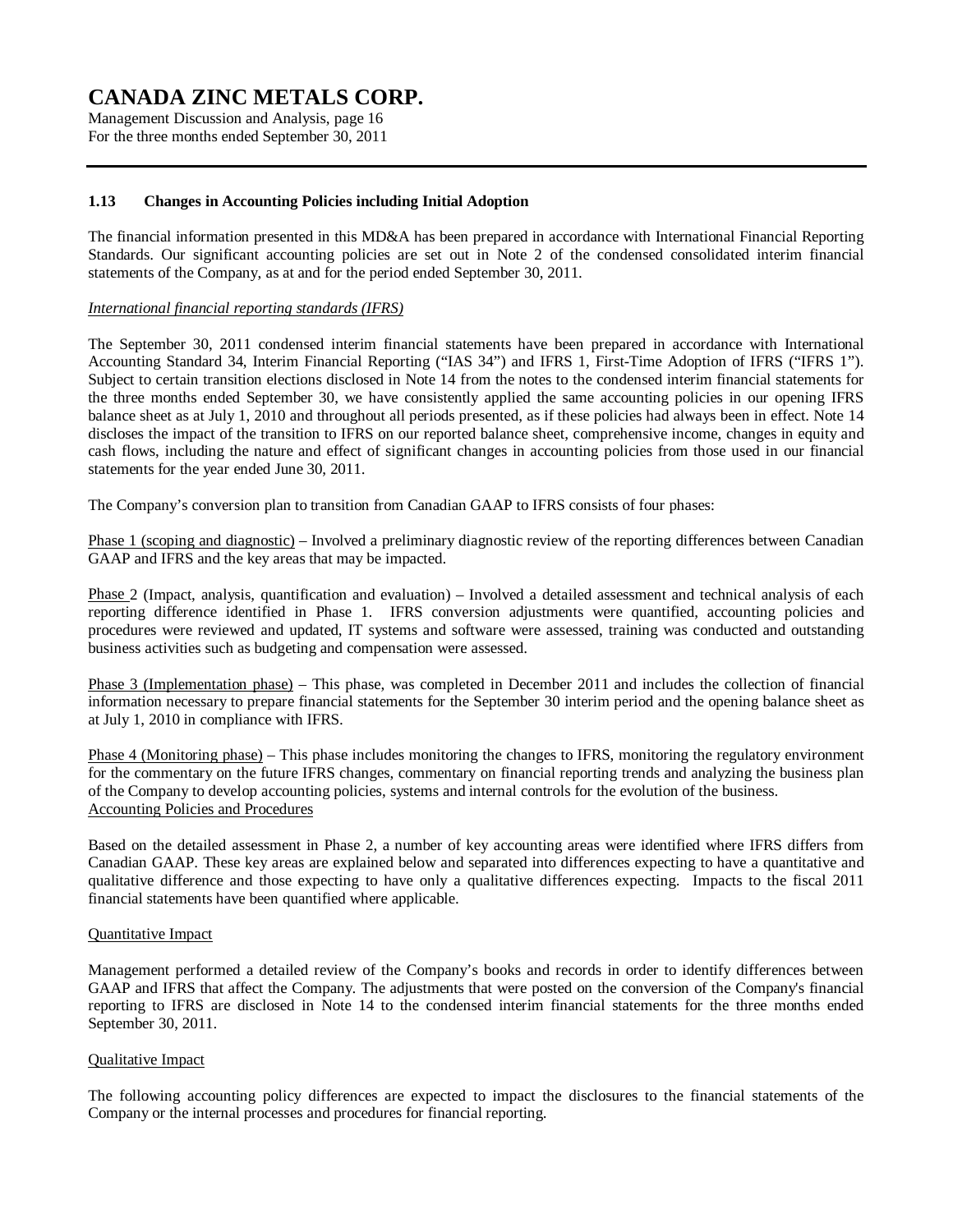Management Discussion and Analysis, page 17 For the three months ended September 30, 2011

#### IFRS 1, First-time Adoption of IFRS

IFRS 1 provides entities adopting IFRS for the first time with a number of optional exemptions and mandatory exceptions, in certain areas, to the general requirement for full retrospective applications of IFRS. The purpose of the options is to provide relief to companies and simplify the conversion process by not requiring them to recreate information that may not exist or may not have been collected at the inception of the transaction.

The Company has analyzed the exemptions available and has not utilized any of the exemptions.

#### Business Activities

IFRS are globally expected to result in higher volatility to net earnings and other performance measures, which could lead to effects felt throughout the Company's business activities.

From management's review of the Company's business activities, the conversion to IFRS will not have a material effect. There are not compensation considerations, financial contracts or business contracts that are linked to GAAP based metrics. The expected quantitative impact of the conversion to IFRS will not affect how the Company does business on a day to day basis and will not impact the internal business practices for decision making.

Internal Controls & Disclosure Controls and Procedures over Financial Reporting

The Company has reviewed its internal controls and disclosure controls and procedures over financial reporting and has determined that the impact on IFRS is not going to materially alter how transactions are initiated, recorded, processed and reported.

#### Financial Expertise

The Company's accounting department, senior management team and Directors have been appropriately trained based on the requirements of their respective roles. The Company has brought in outside consultants to help guide the transition and prepare the Company for future IFRS filings.

#### Information Technology

The Company's accounting information system comprises of accounting software, spreadsheets, databases and use of document processors. There were no numerical differences between Canadian GAAP and IFRS, limited resources in terms of accounting personnel and the complexity of the accounting information system is low. The accounting information system and size of the department is appropriate for the scale of the operation.

One of the more significant impacts identified to date of adopting IFRS is the expanded presentation and disclosures required. Disclosure requirements under IFRS generally contain more breadth and depth than those required under Canadian GAAP and, therefore, will result in more extensive note references. The Company is continuing to assess the level of presentation and disclosures required to its consolidated financial statements.

#### **1.14 Financial Instruments and Other Instruments**

Please see Note 2 of the condensed consolidated financial statements of the Company, as at and for the three months ended September 30, 2011 and 2010.